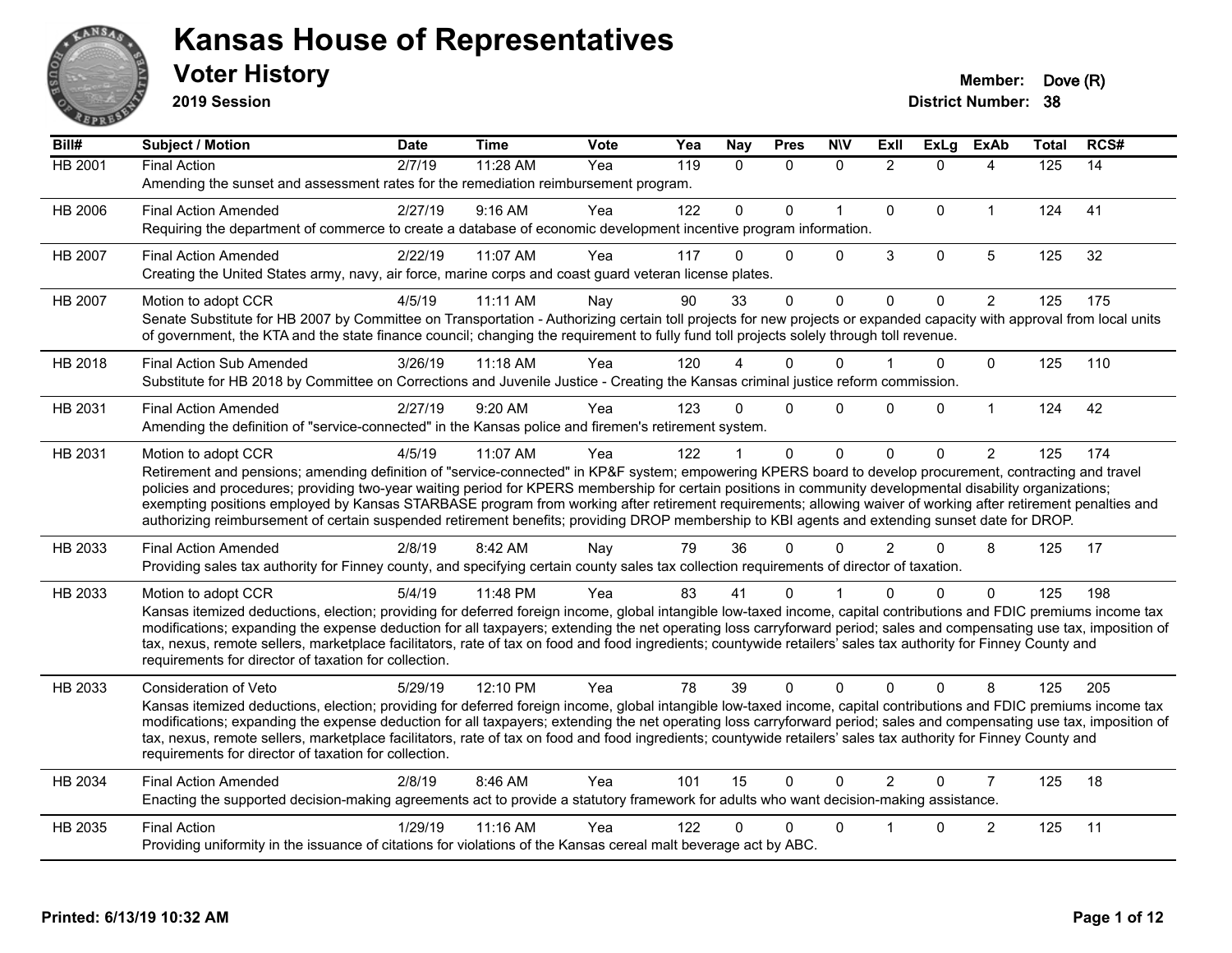

**2019 Session**

**Voter History Member: Dove (R)** 

| Bill#          | Subject / Motion                                                                                                                                                 | <b>Date</b> | <b>Time</b> | Vote | Yea | <b>Nay</b>     | <b>Pres</b>  | <b>N\V</b>   | ExII           | <b>ExLg</b>  | <b>ExAb</b>    | <b>Total</b>     | RCS#             |
|----------------|------------------------------------------------------------------------------------------------------------------------------------------------------------------|-------------|-------------|------|-----|----------------|--------------|--------------|----------------|--------------|----------------|------------------|------------------|
| <b>HB 2035</b> | Motion to Concur                                                                                                                                                 | 3/26/19     | 12:29 PM    | Yea  | 122 | $\mathcal{P}$  | $\Omega$     | $\mathbf{0}$ | $\mathbf 1$    | $\Omega$     | $\mathbf{0}$   | $\overline{125}$ | $\overline{142}$ |
|                | Providing uniformity in the issuance of citations for violations of the Kansas cereal malt beverage act by ABC.                                                  |             |             |      |     |                |              |              |                |              |                |                  |                  |
| HB 2038        | <b>Final Action</b>                                                                                                                                              | 2/7/19      | 11:29 AM    | Yea  | 114 | 5              | 0            | $\Omega$     | $\overline{2}$ | $\Omega$     | 4              | 125              | 15               |
|                | Revoking spousal inheritance rights upon divorce.                                                                                                                |             |             |      |     |                |              |              |                |              |                |                  |                  |
| HB 2038        | Mot to Concur in Conference                                                                                                                                      | 4/5/19      | 5:17 PM     | Yea  | 120 | $\mathbf 0$    | 0            | $\mathbf 0$  | $\Omega$       | 0            | $\overline{5}$ | 125              | 187              |
|                | Revoking spousal inheritance rights upon divorce.                                                                                                                |             |             |      |     |                |              |              |                |              |                |                  |                  |
| HB 2039        | <b>Final Action Amended</b>                                                                                                                                      | 2/7/19      | 11:30 AM    | Yea  | 119 | $\Omega$       | $\mathbf 0$  | $\mathbf 0$  | $\overline{2}$ | $\Omega$     | $\overline{4}$ | 125              | 16               |
|                | Extending recognition of tribal court judgments pursuant to supreme court rules.                                                                                 |             |             |      |     |                |              |              |                |              |                |                  |                  |
| HB 2039        | Motion to adopt CCR                                                                                                                                              | 4/5/19      | 3:00 PM     | Yea  | 121 | $\Omega$       | $\mathbf 0$  | $\Omega$     | $\Omega$       | $\Omega$     | $\overline{4}$ | 125              | 181              |
|                | Updating laws concerning limited liability companies; exempting animal shelters from registration requirements as charitable organizations.                      |             |             |      |     |                |              |              |                |              |                |                  |                  |
| HB 2041        | <b>Final Action</b>                                                                                                                                              | 3/21/19     | 11:50 AM    | Nay  | 94  | 29             | $\Omega$     | $\mathbf{0}$ | $\Omega$       |              | $\overline{1}$ | 125              | 99               |
|                | Prohibiting certain unfair or deceptive acts or practices under a life insurance policy for a living organ donor.                                                |             |             |      |     |                |              |              |                |              |                |                  |                  |
| HB 2044        | <b>Final Action</b>                                                                                                                                              | 2/6/19      | 11:18 AM    | Yea  | 115 |                | 0            | $\mathbf 0$  | 5              | 1            | 3              | 125              | 12               |
|                | Income tax credit for taxpayer purchases of certain goods and services from qualified vendors providing employment for blind or disabled individuals.            |             |             |      |     |                |              |              |                |              |                |                  |                  |
| HB 2048        | <b>Emergency Final Action Amended</b>                                                                                                                            | 2/27/19     | 11:59 AM    | Yea  | 122 | $\overline{2}$ | $\Omega$     | $\Omega$     | $\Omega$       | $\Omega$     | $\Omega$       | 124              | 67               |
|                | Clarifying the definition of comparable offense under the Kansas criminal code.                                                                                  |             |             |      |     |                |              |              |                |              |                |                  |                  |
| HB 2054        | <b>Final Action Amended</b>                                                                                                                                      | 3/26/19     | 11:20 AM    | Yea  | 101 | 23             | 0            | $\mathbf 0$  | $\mathbf 1$    | $\Omega$     | $\mathbf 0$    | 125              | 111              |
|                | Providing for fully-insured association health plans.                                                                                                            |             |             |      |     |                |              |              |                |              |                |                  |                  |
| HB 2063        | <b>Final Action</b>                                                                                                                                              | 2/6/19      | 11:20 AM    | Nay  | 102 | 14             | $\pmb{0}$    | $\pmb{0}$    | 5              | $\mathbf{1}$ | 3              | 125              | 13               |
|                | Relating to the applicability of conditions for operating recreational trails.                                                                                   |             |             |      |     |                |              |              |                |              |                |                  |                  |
| HB 2066        | <b>Final Action Amended</b>                                                                                                                                      | 3/21/19     | 12:10 PM    | Nay  | 69  | 54             | $\mathbf{0}$ | $\mathbf{0}$ | $\mathbf{0}$   | $\mathbf{1}$ | $\overline{1}$ | 125              | 100              |
|                | Expanding medicaid eligibility by enacting the KanCare bridge to a healthy Kansas program.                                                                       |             |             |      |     |                |              |              |                |              |                |                  |                  |
| HB 2070        | <b>Final Action</b>                                                                                                                                              | 2/20/19     | 11:20 AM    | Yea  | 121 | 0              | $\Omega$     | $\mathbf{0}$ | $\overline{2}$ | $\Omega$     | $\overline{2}$ | 125              | 22               |
|                | Designating a portion of United States highway 75 as the John Armstrong memorial highway.                                                                        |             |             |      |     |                |              |              |                |              |                |                  |                  |
| HB 2070        | Motion to Concur                                                                                                                                                 | 4/4/19      | 10:48 AM    | Yea  | 122 | 0              | $\mathbf 0$  | $\mathbf 0$  |                | $\mathbf 0$  | $\overline{2}$ | 125              | 162              |
|                | Designating a portion of United States highway 75 as the John Armstrong memorial highway and a bridge on United States highway 77 as the SGT Kevin A. Gilbertson |             |             |      |     |                |              |              |                |              |                |                  |                  |
|                | memorial bridge.                                                                                                                                                 |             |             |      |     |                |              |              |                |              |                |                  |                  |
| HB 2082        | <b>Final Action Amended</b>                                                                                                                                      | 3/21/19     | 12:11 PM    | Yea  | 122 | $\mathbf{1}$   | $\mathbf 0$  | $\mathbf 0$  | $\mathbf 0$    | $\mathbf{1}$ | $\overline{1}$ | 125              | 101              |
|                | Allowing pharmacists to administer drugs pursuant to a prescription order.                                                                                       |             |             |      |     |                |              |              |                |              |                |                  |                  |
| HB 2084        | <b>Final Action Amended</b>                                                                                                                                      | 2/27/19     | 9:23 AM     | Nay  | 94  | 29             | $\mathbf 0$  | $\Omega$     | $\Omega$       | 0            | $\overline{1}$ | 124              | 43               |
|                | Amending the Kansas 911 act.                                                                                                                                     |             |             |      |     |                |              |              |                |              |                |                  |                  |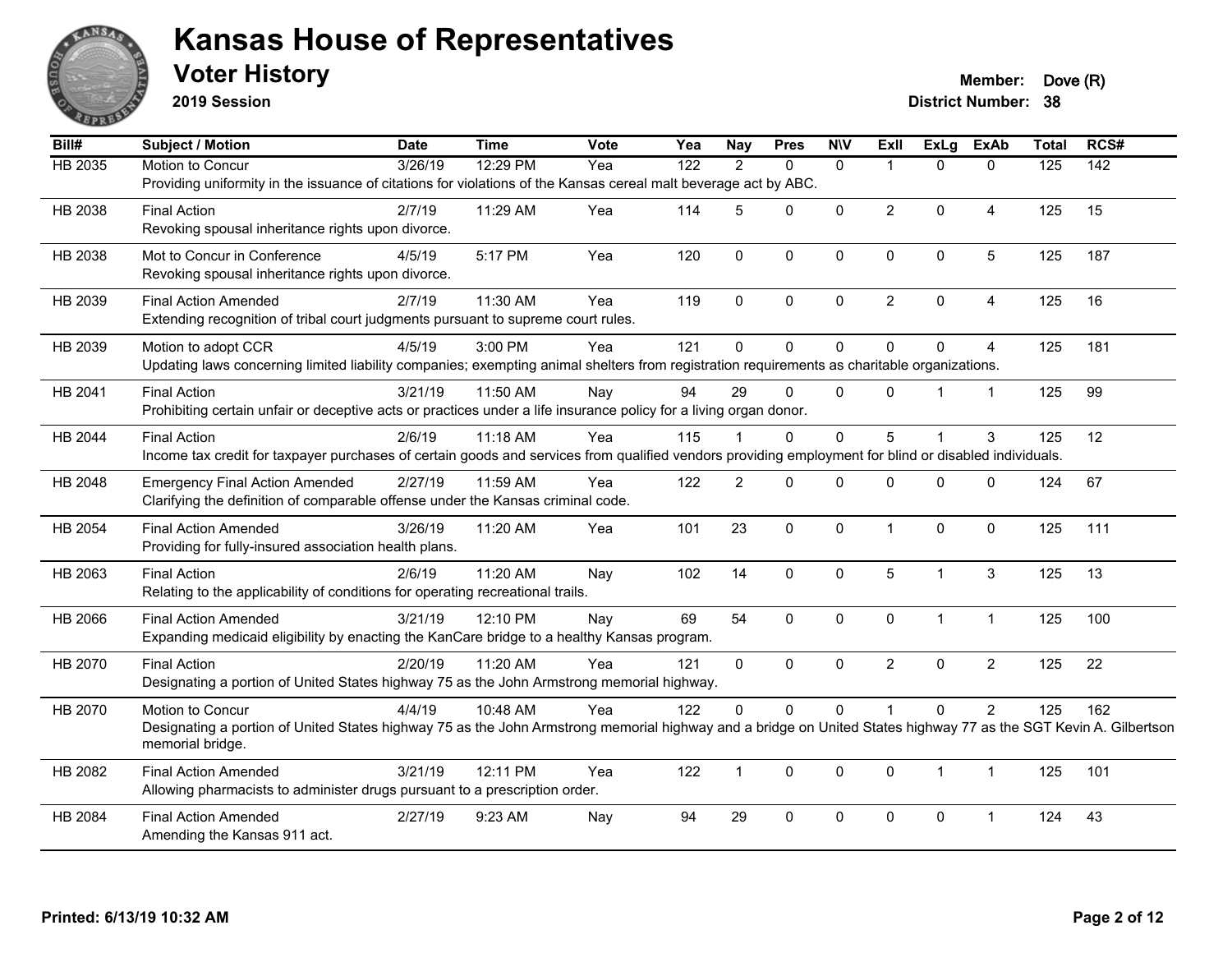

**2019 Session**

| Bill#          | Subject / Motion                                                                                                                                                                                  | <b>Date</b> | <b>Time</b> | <b>Vote</b> | Yea | <b>Nay</b>      | <b>Pres</b>  | <b>N\V</b>   | ExII                 | <b>ExLg</b> | <b>ExAb</b>    | <b>Total</b> | RCS# |
|----------------|---------------------------------------------------------------------------------------------------------------------------------------------------------------------------------------------------|-------------|-------------|-------------|-----|-----------------|--------------|--------------|----------------------|-------------|----------------|--------------|------|
| <b>HB 2084</b> | Motion to Concur                                                                                                                                                                                  | 4/4/19      | 10:57 AM    | Nay         | 87  | $\overline{35}$ | $\Omega$     | $\mathbf{0}$ | $\mathbf{1}$         | $\Omega$    | $\overline{2}$ | 125          | 163  |
|                | Amending the Kansas 911 act.                                                                                                                                                                      |             |             |             |     |                 |              |              |                      |             |                |              |      |
| HB 2085        | <b>Final Action Amended</b>                                                                                                                                                                       | 2/22/19     | 11:08 AM    | Yea         | 117 | $\Omega$        | $\Omega$     | $\mathbf{0}$ | 3                    | $\Omega$    | 5              | 125          | 33   |
|                | Concerning requirements for the reinstatement of a forfeited benefit unit of a rural water district.                                                                                              |             |             |             |     |                 |              |              |                      |             |                |              |      |
| HB 2085        | Mot to Concur in Conference                                                                                                                                                                       | 4/4/19      | 10:59 AM    | Yea         | 122 | $\Omega$        | $\Omega$     | $\pmb{0}$    | $\blacktriangleleft$ | $\Omega$    | $\overline{2}$ | 125          | 164  |
|                | Extending the repayment period for municipal loans for public water supply projects and clarifying the reinstatement requirements for rural water district forfeited<br>benefit units.            |             |             |             |     |                 |              |              |                      |             |                |              |      |
| HB 2087        | <b>Final Action Amended</b>                                                                                                                                                                       | 2/21/19     | 11:20 AM    | Yea         | 116 | $\mathbf{1}$    | 0            | $\pmb{0}$    | 4                    | $\mathbf 1$ | 3              | 125          | 26   |
|                | Allowing certain light screening material on motor vehicle windows.                                                                                                                               |             |             |             |     |                 |              |              |                      |             |                |              |      |
| HB 2087        | Motion to adopt CCR                                                                                                                                                                               | 4/5/19      | 11:14 AM    | Yea         | 123 | $\mathbf 0$     | $\mathbf 0$  | $\mathbf 0$  | $\mathbf{0}$         | 0           | $\overline{2}$ | 125          | 176  |
|                | Changing the definition of school bus for purposes of the motor-fuel tax law.                                                                                                                     |             |             |             |     |                 |              |              |                      |             |                |              |      |
| HB 2097        | <b>Final Action</b>                                                                                                                                                                               | 2/21/19     | 11:21 AM    | Yea         | 116 | $\mathbf 1$     | $\mathbf{0}$ | $\mathbf 0$  | $\overline{4}$       | 1           | 3              | 125          | 27   |
|                | Providing method for calculating cost of keeping civil prisoners in county jail.                                                                                                                  |             |             |             |     |                 |              |              |                      |             |                |              |      |
| HB 2101        | <b>Final Action Amended</b>                                                                                                                                                                       | 2/22/19     | 11:09 AM    | Yea         | 116 | $\mathbf 1$     | $\Omega$     | $\mathbf 0$  | 3                    | $\Omega$    | 5              | 125          | 34   |
|                | Updating state credit union statutes.                                                                                                                                                             |             |             |             |     |                 |              |              |                      |             |                |              |      |
| HB 2103        | <b>Final Action</b>                                                                                                                                                                               | 2/27/19     | 9:24 AM     | Yea         | 122 |                 | 0            | $\mathbf 0$  | $\mathbf{0}$         | $\Omega$    | 1              | 124          | 44   |
|                | Amending the revised Kansas code for care of children to provide requirements for placement of a child in a qualified residential treatment program.                                              |             |             |             |     |                 |              |              |                      |             |                |              |      |
| HB 2103        | Motion to Concur                                                                                                                                                                                  | 4/4/19      | 11:02 AM    | Yea         | 120 | $\overline{2}$  | $\Omega$     | $\Omega$     | $\overline{1}$       | $\Omega$    | $\overline{2}$ | 125          | 165  |
|                | Amending the revised Kansas code for care of children to provide requirements for placement of a child in a qualified residential treatment program.                                              |             |             |             |     |                 |              |              |                      |             |                |              |      |
| HB 2104        | <b>Final Action Amended</b>                                                                                                                                                                       | 2/21/19     | 11:22 AM    | Yea         | 117 | $\Omega$        | $\Omega$     | $\Omega$     | 4                    |             | 3              | 125          | 28   |
|                | Amendments related to driving under the influence, including preliminary screening tests, implied consent advisories and test refusal.                                                            |             |             |             |     |                 |              |              |                      |             |                |              |      |
| HB 2105        | <b>Final Action</b>                                                                                                                                                                               | 2/21/19     | 11:23 AM    | Yea         | 117 | $\Omega$        | $\Omega$     | $\mathbf 0$  | 4                    | 1           | 3              | 125          | 29   |
|                | Updating laws concerning limited liability companies.                                                                                                                                             |             |             |             |     |                 |              |              |                      |             |                |              |      |
| HB 2118        | <b>Final Action Amended</b>                                                                                                                                                                       | 3/27/19     | 8:54 AM     | Yea         | 106 | 18              | $\mathbf{0}$ | $\mathbf 0$  | $\mathbf{0}$         | $\Omega$    | $\mathbf{1}$   | 125          | 149  |
|                | Providing income tax credits for aerospace and aviation program graduates and their employers.                                                                                                    |             |             |             |     |                 |              |              |                      |             |                |              |      |
| HB 2119        | <b>Final Action Amended</b>                                                                                                                                                                       | 2/22/19     | 11:10 AM    | Yea         | 117 | $\Omega$        | $\Omega$     | $\mathbf{0}$ | 3                    | $\Omega$    | 5              | 125          | 35   |
|                | Empowering the KPERS board to develop policies and procedures relating to procurement, enter into certain contracts and allow travel for trustees and employees of<br>the system.                 |             |             |             |     |                 |              |              |                      |             |                |              |      |
| HB 2119        | Motion to adopt CCR                                                                                                                                                                               | 4/5/19      | 5:14 PM     | Yea         | 117 | 3               | 0            | $\mathbf{0}$ | $\Omega$             | $\Omega$    | 5              | 125          | 186  |
|                | Providing for licensed pharmacists to administer certain drugs, authorizing certain business entities to hire physicians and chiropractors and requiring electronic<br>prescriptions for opiates. |             |             |             |     |                 |              |              |                      |             |                |              |      |
| HB 2123        | <b>Final Action</b>                                                                                                                                                                               | 2/20/19     | 11:08 AM    | Yea         | 121 | $\mathbf 0$     | 0            | $\mathbf 0$  | $\overline{2}$       | $\mathbf 0$ | $\overline{2}$ | 125          | 23   |
|                | Amending the Kansas national guard educational assistance act.                                                                                                                                    |             |             |             |     |                 |              |              |                      |             |                |              |      |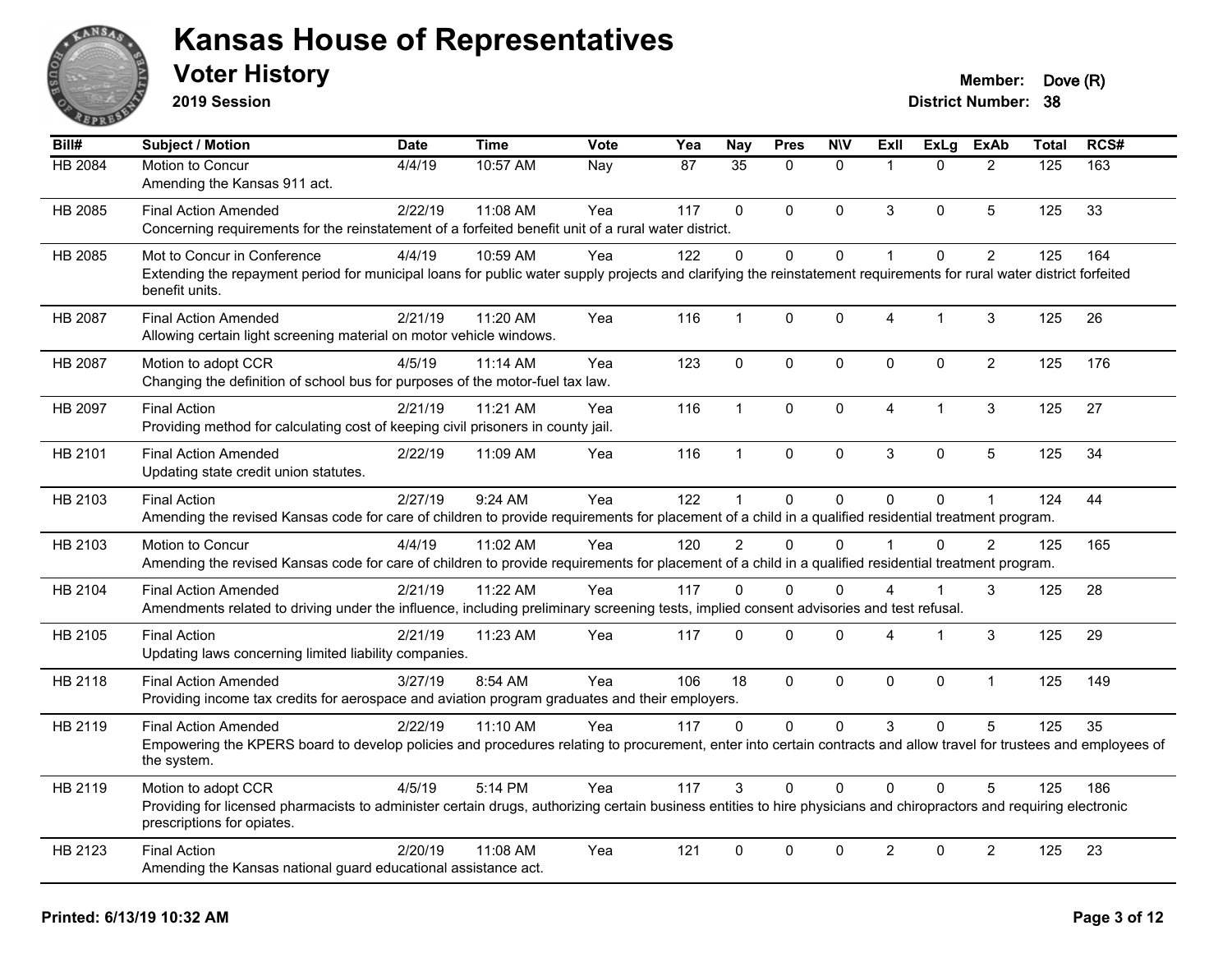

**2019 Session**

| Bill#          | <b>Subject / Motion</b>                                                                                                                                              | <b>Date</b> | <b>Time</b> | Vote | Yea | <b>Nay</b>     | <b>Pres</b>    | <b>N\V</b>   | <b>Exll</b>             | ExLg                 | <b>ExAb</b>    | <b>Total</b> | RCS#            |
|----------------|----------------------------------------------------------------------------------------------------------------------------------------------------------------------|-------------|-------------|------|-----|----------------|----------------|--------------|-------------------------|----------------------|----------------|--------------|-----------------|
| <b>HB 2125</b> | <b>Final Action</b>                                                                                                                                                  | 2/21/19     | 11:24 AM    | Yea  | 115 | $\overline{2}$ | $\Omega$       | $\mathbf{0}$ | $\overline{4}$          |                      | 3              | 125          | $\overline{30}$ |
|                | Requiring licensees operating a motor vehicle to promptly deliver driver's license upon demand by authorized persons.                                                |             |             |      |     |                |                |              |                         |                      |                |              |                 |
| HB 2126        | <b>Final Action Amended</b>                                                                                                                                          | 2/27/19     | $9:25$ AM   | Nay  | 113 | 10             | $\Omega$       | $\Omega$     | $\Omega$                | $\Omega$             | $\mathbf{1}$   | 124          | 45              |
|                | Regulating the operation of electric-assisted scooters on roads and highways.                                                                                        |             |             |      |     |                |                |              |                         |                      |                |              |                 |
| HB 2126        | Motion to adopt CCR                                                                                                                                                  | 4/5/19      | 11:16 AM    | Yea  | 123 | $\mathbf 0$    | 0              | $\mathbf 0$  | $\Omega$                | $\mathbf 0$          | $\overline{2}$ | 125          | 177             |
|                | Adopting the Driver's Privacy Protection Act.                                                                                                                        |             |             |      |     |                |                |              |                         |                      |                |              |                 |
| HB 2127        | <b>Final Action</b>                                                                                                                                                  | 2/21/19     | 11:25 AM    | Yea  | 117 | 0              | $\mathbf 0$    | $\pmb{0}$    | $\overline{4}$          | $\blacktriangleleft$ | $\mathbf{3}$   | 125          | 31              |
|                | Eliminating the marking requirements for certain truck and truck tractors.                                                                                           |             |             |      |     |                |                |              |                         |                      |                |              |                 |
| HB 2133        | <b>Final Action Amended</b>                                                                                                                                          | 3/13/19     | 11:22 AM    | Yea  | 121 | $\overline{2}$ | 0              | $\mathbf 0$  | 0                       | $\mathbf 0$          | $\mathbf{1}$   | 124          | 84              |
|                | Required reporting for entities who deliver alcoholic liquors to consumers.                                                                                          |             |             |      |     |                |                |              |                         |                      |                |              |                 |
|                |                                                                                                                                                                      |             |             |      |     |                |                |              |                         |                      |                |              |                 |
| HB 2137        | <b>Final Action</b><br>Legislative review of exceptions to disclosure of public records under the Kansas open records act.                                           | 3/26/19     | 11:21 AM    | Yea  | 124 | $\Omega$       | $\Omega$       | $\mathbf 0$  | $\overline{\mathbf{1}}$ | $\mathbf{0}$         | $\mathbf 0$    | 125          | 112             |
|                |                                                                                                                                                                      |             |             |      |     |                |                |              |                         |                      |                |              |                 |
| HB 2140        | <b>Final Action</b>                                                                                                                                                  | 2/27/19     | 9:27 AM     | Yea  | 123 | $\Omega$       | 0              | $\mathbf 0$  | 0                       | 0                    | $\mathbf{1}$   | 124          | 46              |
|                | Allowing agents of the KBI to participate in the Kansas DROP act and extending the sunset date for the act.                                                          |             |             |      |     |                |                |              |                         |                      |                |              |                 |
| HB 2140        | Motion to adopt CCR                                                                                                                                                  | 5/4/19      | 10:04 PM    | Yea  | 98  | 26             | $\Omega$       | 1            | $\Omega$                | $\Omega$             | $\mathbf{0}$   | 125          | 197             |
|                | Providing sales tax authority for Dickinson, Finney, Jackson, Russell, Thomas and Wabaunsee counties; specifying certain county sales tax collection requirements of |             |             |      |     |                |                |              |                         |                      |                |              |                 |
|                | director of taxation; and providing a sales tax exemption for sales of certain coins or bullion.                                                                     |             |             |      |     |                |                |              |                         |                      |                |              |                 |
| HB 2143        | <b>Final Action</b>                                                                                                                                                  | 2/20/19     | 11:09 AM    | Yea  | 121 | $\mathbf 0$    | 0              | $\mathbf 0$  | $\overline{2}$          | $\mathbf 0$          | $\overline{c}$ | 125          | 24              |
|                | Updating the version of risk-based capital instructions in effect.                                                                                                   |             |             |      |     |                |                |              |                         |                      |                |              |                 |
| HB 2144        | <b>Emergency Final Action Amended</b>                                                                                                                                | 2/27/19     | 12:02 PM    | Yea  | 84  | 40             | $\Omega$       | $\mathbf{0}$ | $\Omega$                | $\Omega$             | $\mathbf 0$    | 124          | 68              |
|                | Budget and taxing authority of community colleges; articulation of credits; and student residency requirements.                                                      |             |             |      |     |                |                |              |                         |                      |                |              |                 |
| HB 2144        | Mot to Concur in Conference                                                                                                                                          | 4/4/19      | 11:06 AM    | Yea  | 116 | 6              | 0              | $\mathbf 0$  | $\mathbf 1$             | $\mathbf 0$          | $\overline{c}$ | 125          | 166             |
|                | Requiring community colleges to publish certain taxpayer and student transparency data.                                                                              |             |             |      |     |                |                |              |                         |                      |                |              |                 |
| HB 2147        | <b>Final Action Amended</b>                                                                                                                                          | 2/27/19     | 9:28 AM     | Yea  | 123 | $\mathbf 0$    | 0              | $\mathbf 0$  | $\Omega$                | $\mathbf{0}$         | $\mathbf{1}$   | 124          | 47              |
|                | Increasing bond maturity limitations in the Kansas rural housing incentive district act.                                                                             |             |             |      |     |                |                |              |                         |                      |                |              |                 |
| HB 2154        | <b>Final Action</b>                                                                                                                                                  | 3/27/19     | 8:56 AM     | Nav  | 111 | 12             | $\overline{1}$ | $\mathbf 0$  | 0                       | $\mathbf 0$          | $\mathbf{1}$   | 125          | 150             |
|                | Making unemployment benefits available for federal and state employees who are required to work without pay.                                                         |             |             |      |     |                |                |              |                         |                      |                |              |                 |
|                |                                                                                                                                                                      |             |             |      |     |                |                |              |                         |                      |                |              |                 |
| HB 2160        | <b>Final Action Amended</b>                                                                                                                                          | 3/8/19      | 8:38 AM     | Yea  | 112 | $\overline{7}$ | $\mathbf 0$    | $\mathbf 0$  | 0                       | $\mathbf{1}$         | $\overline{4}$ | 124          | 78              |
|                | Providing sales tax authority for Wabaunsee county.                                                                                                                  |             |             |      |     |                |                |              |                         |                      |                |              |                 |
| HB 2167        | <b>Final Action Amended</b>                                                                                                                                          | 2/27/19     | 9:34 AM     | Yea  | 63  | 60             | $\Omega$       | $\Omega$     | $\Omega$                | $\Omega$             | 1              | 124          | 48              |
|                | Establishing a system for the transfer of certain deer hunting permits to nonresidents.                                                                              |             |             |      |     |                |                |              |                         |                      |                |              |                 |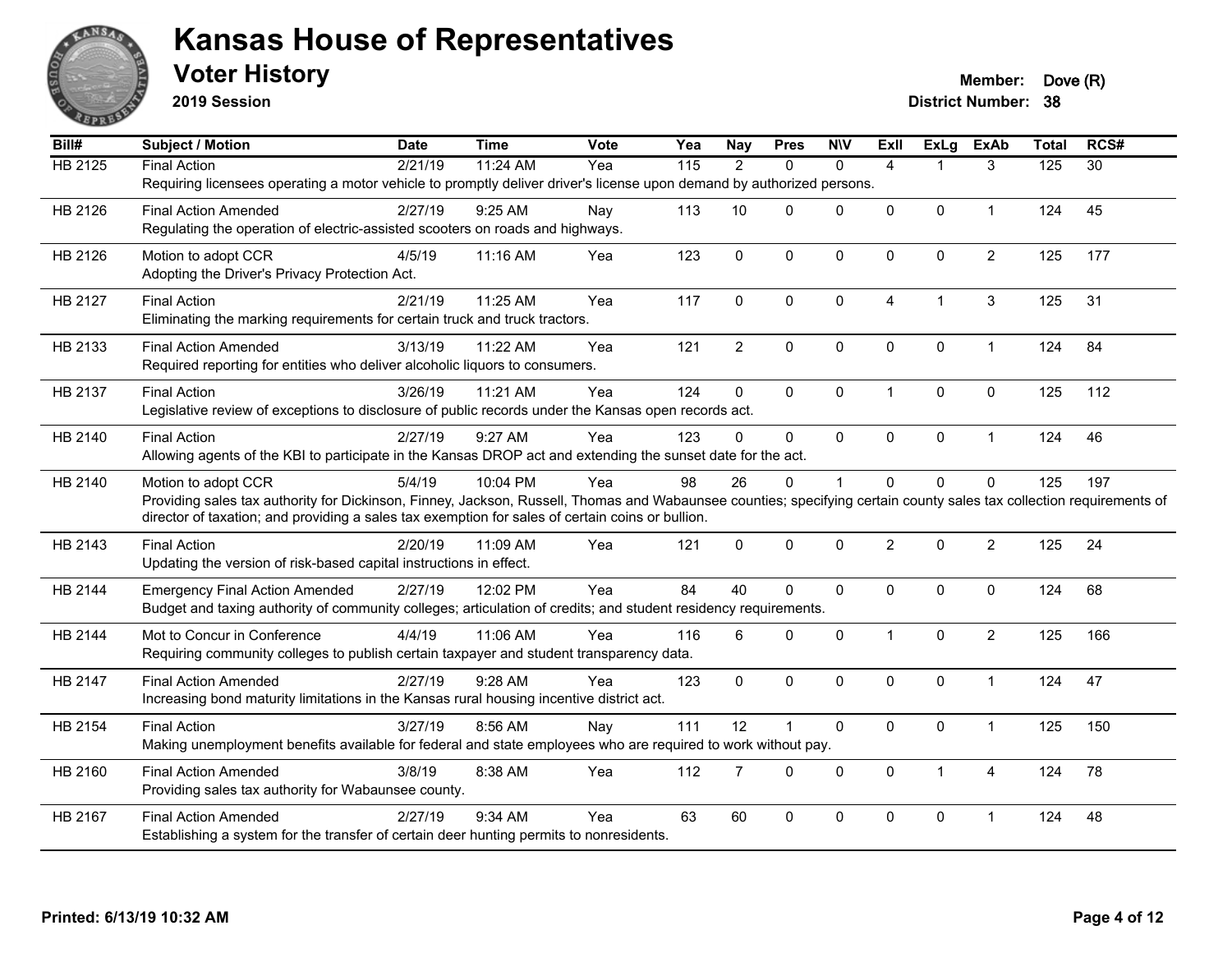

**2019 Session**

| Bill#          | <b>Subject / Motion</b>                                                                                                                                                                                               | Date    | <b>Time</b> | Vote | Yea | <b>Nay</b>     | <b>Pres</b>    | <b>NIV</b>   | Exll           | <b>ExLg</b>  | <b>ExAb</b>    | <b>Total</b> | RCS# |
|----------------|-----------------------------------------------------------------------------------------------------------------------------------------------------------------------------------------------------------------------|---------|-------------|------|-----|----------------|----------------|--------------|----------------|--------------|----------------|--------------|------|
| <b>HB 2167</b> | Motion to adopt CCR                                                                                                                                                                                                   | 4/5/19  | 6:17 PM     | Yea  | 114 | 3              | $\Omega$       | 3            | $\Omega$       | $\Omega$     | 5              | 125          | 189  |
|                | Senate Substitute for HB 2167 by Committee on Agriculture and Natural Resources - Establishing a commercial industrial hemp program.                                                                                  |         |             |      |     |                |                |              |                |              |                |              |      |
| HB 2168        | <b>Final Action Amended</b>                                                                                                                                                                                           | 2/27/19 | $9:35$ AM   | Yea  | 122 |                | 0              | $\Omega$     | $\Omega$       | $\Omega$     | 1              | 124          | 49   |
|                | Authorizing the state board of regents to sell and convey certain real property in Cherokee, Riley, Saline and Douglas counties on behalf of Kansas state university and<br>the university of Kansas.                 |         |             |      |     |                |                |              |                |              |                |              |      |
| HB 2173        | <b>Final Action Amended</b><br>Establishing a commercial industrial hemp program.                                                                                                                                     | 3/26/19 | 11:22 AM    | Yea  | 119 | 5              | 0              | $\mathbf 0$  | $\mathbf{1}$   | 0            | $\mathbf 0$    | 125          | 113  |
| HB 2174        | <b>Final Action</b><br>Extending the sunset date of the state use law for five years.                                                                                                                                 | 2/27/19 | 9:36 AM     | Yea  | 123 | $\mathbf{0}$   | 0              | $\mathbf 0$  | $\mathbf 0$    | $\mathbf{0}$ | 1              | 124          | 50   |
| HB 2177        | <b>Final Action</b><br>Pertaining to the accounting treatment of certain derivative instruments of fixed index annuities.                                                                                             | 2/27/19 | 9:38 AM     | Yea  | 122 | $\overline{2}$ | $\Omega$       | $\mathbf{0}$ | $\mathbf{0}$   | $\Omega$     | $\mathbf{0}$   | 124          | 51   |
| HB 2177        | Motion to adopt CCR<br>Updating accounting and reporting requirements of hedging transactions, risk-based capital instructions and enterprise risk reports and updating definitions for<br>fraudulent insurance acts. | 4/5/19  | 3:04 PM     | Yea  | 120 |                | $\Omega$       | $\Omega$     | $\Omega$       | $\Omega$     | 4              | 125          | 182  |
| HB 2178        | <b>Final Action Amended</b><br>Amending the Kansas underground utility damage prevention act.                                                                                                                         | 2/27/19 | 9:39 AM     | Yea  | 122 | $\overline{2}$ | 0              | $\mathbf 0$  | $\mathbf 0$    | $\Omega$     | $\mathbf 0$    | 124          | 52   |
| HB 2178        | Motion to Concur<br>Amending the Kansas underground utility damage prevention act.                                                                                                                                    | 4/1/19  | 2:17 PM     | Yea  | 120 | $\mathbf 0$    | 0              | $\mathbf{1}$ | $\overline{1}$ | $\Omega$     | 3              | 125          | 160  |
| HB 2179        | <b>Final Action</b><br>Adopting the Driver's Privacy Protection Act.                                                                                                                                                  | 3/25/19 | 10:32 AM    | Yea  | 124 | 0              | 0              | $\mathbf 0$  | $\mathbf{1}$   | 0            | 0              | 125          | 102  |
| HB 2185        | <b>Final Action Amended</b><br>Clarifying the naturopathic medicine scope of practice to include diagnostic imaging.                                                                                                  | 2/27/19 | 9:40 AM     | Yea  | 123 | $\overline{1}$ | 0              | $\mathbf 0$  | $\mathbf 0$    | $\Omega$     | $\mathbf 0$    | 124          | 53   |
| HB 2188        | <b>Final Action</b><br>Dissolving the White Clay watershed district no. 26, city of Atchison assumes obligations and amending the tax lid relating to the dissolution of any taxing subdivision.                      | 3/19/19 | 11:20 AM    | Yea  | 125 | $\Omega$       | $\overline{0}$ | $\Omega$     | $\Omega$       | $\Omega$     | $\Omega$       | 125          | 88   |
| HB 2191        | <b>Final Action</b><br>Amending the procedure for execution of a search warrant for electronically stored information.                                                                                                | 2/27/19 | 9:41 AM     | Yea  | 124 | $\Omega$       | 0              | 0            | $\mathbf 0$    | 0            | 0              | 124          | 54   |
| HB 2198        | <b>Final Action</b><br>Allowing the use of expedited partner therapy to treat a sexually transmitted disease.                                                                                                         | 2/27/19 | 9:45 AM     | Nay  | 89  | 35             | 0              | $\mathbf 0$  | $\mathbf{0}$   | $\Omega$     | $\mathbf 0$    | 124          | 55   |
| HB 2199        | <b>Final Action</b><br>Amending documentation requirements related to preparation of dead bodies.                                                                                                                     | 2/20/19 | 11:10 AM    | Yea  | 120 | $\mathbf{1}$   | 0              | $\mathbf 0$  | $\overline{2}$ | $\Omega$     | $\overline{2}$ | 125          | 25   |
| HB 2201        | <b>Final Action</b><br>Updating statutory references necessitated by 2012 executive reorganization order no. 41 related to administration of tuberculosis programs.                                                   | 2/25/19 | 11:20 AM    | Yea  | 118 | $\Omega$       | 0              | $\Omega$     |                |              | 4              | 124          | 37   |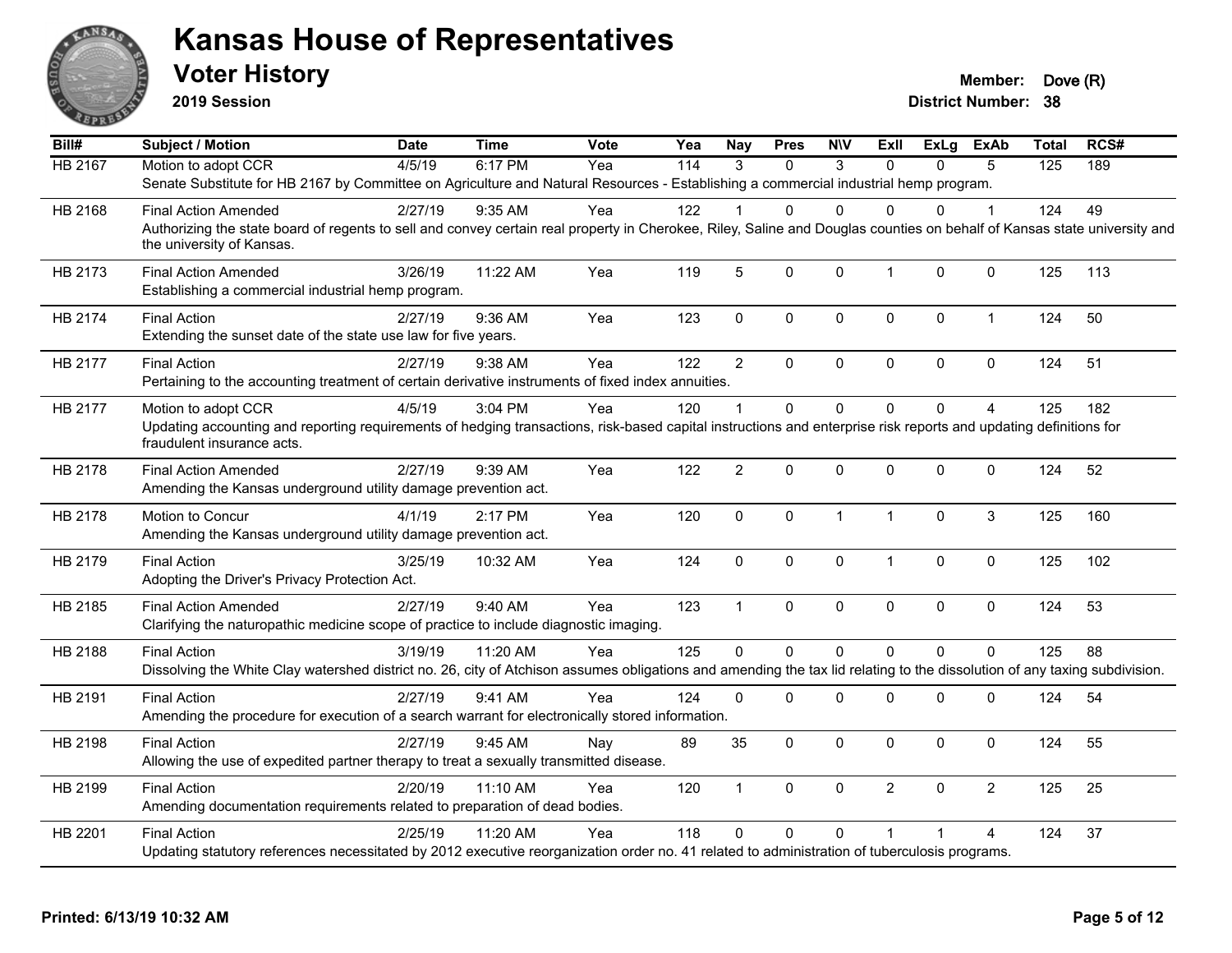

**2019 Session**

| Bill#          | <b>Subject / Motion</b>                                                                                                                                                                                                                                                                                                       | <b>Date</b> | <b>Time</b> | <b>Vote</b> | Yea | Nav            | <b>Pres</b>  | <b>NIV</b>  | ExII         | ExLg         | <b>ExAb</b>    | <b>Total</b> | RCS# |
|----------------|-------------------------------------------------------------------------------------------------------------------------------------------------------------------------------------------------------------------------------------------------------------------------------------------------------------------------------|-------------|-------------|-------------|-----|----------------|--------------|-------------|--------------|--------------|----------------|--------------|------|
| <b>HB 2203</b> | <b>Emergency Final Action</b>                                                                                                                                                                                                                                                                                                 | 2/27/19     | 11:58 AM    | Yea         | 92  | 32             | $\Omega$     | $\Omega$    | $\Omega$     | $\Omega$     | $\Omega$       | 124          | 66   |
|                | Exempting individuals employed by the Kansas academies of U.S. department of defense STARBASE program from KPERS working after retirement requirements<br>and authorizing reimbursement of suspended retirement benefits for certain retirants.                                                                               |             |             |             |     |                |              |             |              |              |                |              |      |
| HB 2203        | Motion to adopt CCR<br>Reconciling amendments to certain statutes.                                                                                                                                                                                                                                                            | 5/5/19      | 1:04 AM     | Yea         | 121 | $\Omega$       | $\mathbf{0}$ | 4           | $\Omega$     | $\mathbf{0}$ | $\mathbf 0$    | 125          | 202  |
| HB 2206        | <b>Final Action</b><br>Changing the bonding and cost requirements for animals taken into custody under a violation of cruelty to animals.                                                                                                                                                                                     | 2/27/19     | 9:46 AM     | Yea         | 124 | $\Omega$       | $\mathbf{0}$ | 0           | $\mathbf 0$  | 0            | $\mathbf 0$    | 124          | 56   |
| HB 2209        | <b>Final Action</b><br>Authorizing the state board of regents to purchase cybersecurity insurance.                                                                                                                                                                                                                            | 2/27/19     | 9:47 AM     | Yea         | 124 | $\Omega$       | $\mathbf{0}$ | 0           | $\mathbf 0$  | 0            | $\pmb{0}$      | 124          | 57   |
| HB 2209        | Motion to Adopt CCR                                                                                                                                                                                                                                                                                                           | 4/5/19      | 12:50 PM    | Yea         | 84  | 39             | $\mathbf{0}$ | $\Omega$    | $\Omega$     | $\Omega$     | $\overline{2}$ | 125          | 180  |
|                | Establishing the unclaimed life insurance benefits act, updating certain definitions pertaining to unfair trade practices and association health plans, and providing for<br>third party administrator fees, the purchase of cybersecurity insurance by the Kansas board of regents and certain healthcare benefits coverage. |             |             |             |     |                |              |             |              |              |                |              |      |
| HB 2211        | <b>Final Action</b><br>Allowing judges to waive or reduce driver's license reinstatement fees.                                                                                                                                                                                                                                | 2/27/19     | 9:48 AM     | Yea         | 122 | $\overline{2}$ | $\Omega$     | $\Omega$    | $\Omega$     | $\Omega$     | $\mathbf 0$    | 124          | 58   |
| HB 2214        | <b>Final Action Amended</b><br>Changing the definition of school bus for purposes of the motor-fuel tax law.                                                                                                                                                                                                                  | 2/27/19     | 9:49 AM     | Yea         | 124 | $\mathbf 0$    | 0            | $\mathbf 0$ | $\mathbf 0$  | 0            | $\mathbf 0$    | 124          | 59   |
| HB 2214        | Motion to Adopt CCR<br>Senate Substitute for HB 2214 by Committee on Transportation - Providing for an increase in registration fees for electric and hybrid vehicles.                                                                                                                                                        | 4/5/19      | 3:23 PM     | Yea         | 80  | 41             | $\mathbf 0$  | 0           | $\mathbf{0}$ | $\Omega$     | 4              | 125          | 183  |
| HB 2215        | <b>Final Action</b><br>Kansas state fair board is authorized to create a nonprofit corporation for the benefit of the state fair.                                                                                                                                                                                             | 2/26/19     | 9:23 AM     | Yea         | 122 | 0              | 0            | 1           | $\Omega$     | 0            | 1              | 124          | 38   |
| HB 2223        | <b>Emergency Final Action Amended</b><br>Replacing vineyard permits with producer permits to allow individuals to use a wider variety of agricultural products in the production of wine under such permit.                                                                                                                   | 2/27/19     | 12:03 PM    | Yea         | 124 | $\Omega$       | $\Omega$     | $\mathbf 0$ | $\Omega$     | $\Omega$     | $\mathbf 0$    | 124          | 69   |
| HB 2223        | Motion to adopt CCR<br>Adopting economic development program evaluation and information disclosure regimes and expanding economic development incentive financing to address<br>housing shortages.                                                                                                                            | 5/2/19      | 11:35 AM    | Yea         | 123 | $\Omega$       | $\Omega$     |             | $\Omega$     | 0            |                | 125          | 191  |
| HB 2225        | <b>Final Action</b><br>Adding on-track train equipment to the circumstances that a vehicle driver must stop at railroad crossings.                                                                                                                                                                                            | 2/27/19     | 9:50 AM     | Yea         | 121 | 3              | $\mathbf{0}$ | $\Omega$    | $\mathbf{0}$ | $\mathbf{0}$ | $\Omega$       | 124          | 60   |
| HB 2225        | Motion to adopt CCR<br>Senate Substitute for HB 2225 by Committee on Transportation - Providing for an increase in permit fees for oversize or overweight vehicles and required registration<br>for escort vehicle service operators.                                                                                         | 4/5/19      | 11:19 AM    | Yea         | 91  | 32             | $\Omega$     | $\Omega$    | $\Omega$     | $\Omega$     | $\mathcal{P}$  | 125          | 178  |
| HB 2239        | <b>Final Action Amended</b><br>Liquor sales by licensees in common consumption areas.                                                                                                                                                                                                                                         | 2/27/19     | 9:51 AM     | Yea         | 121 | 3              | $\Omega$     | $\Omega$    | $\Omega$     | $\Omega$     | $\Omega$       | 124          | 61   |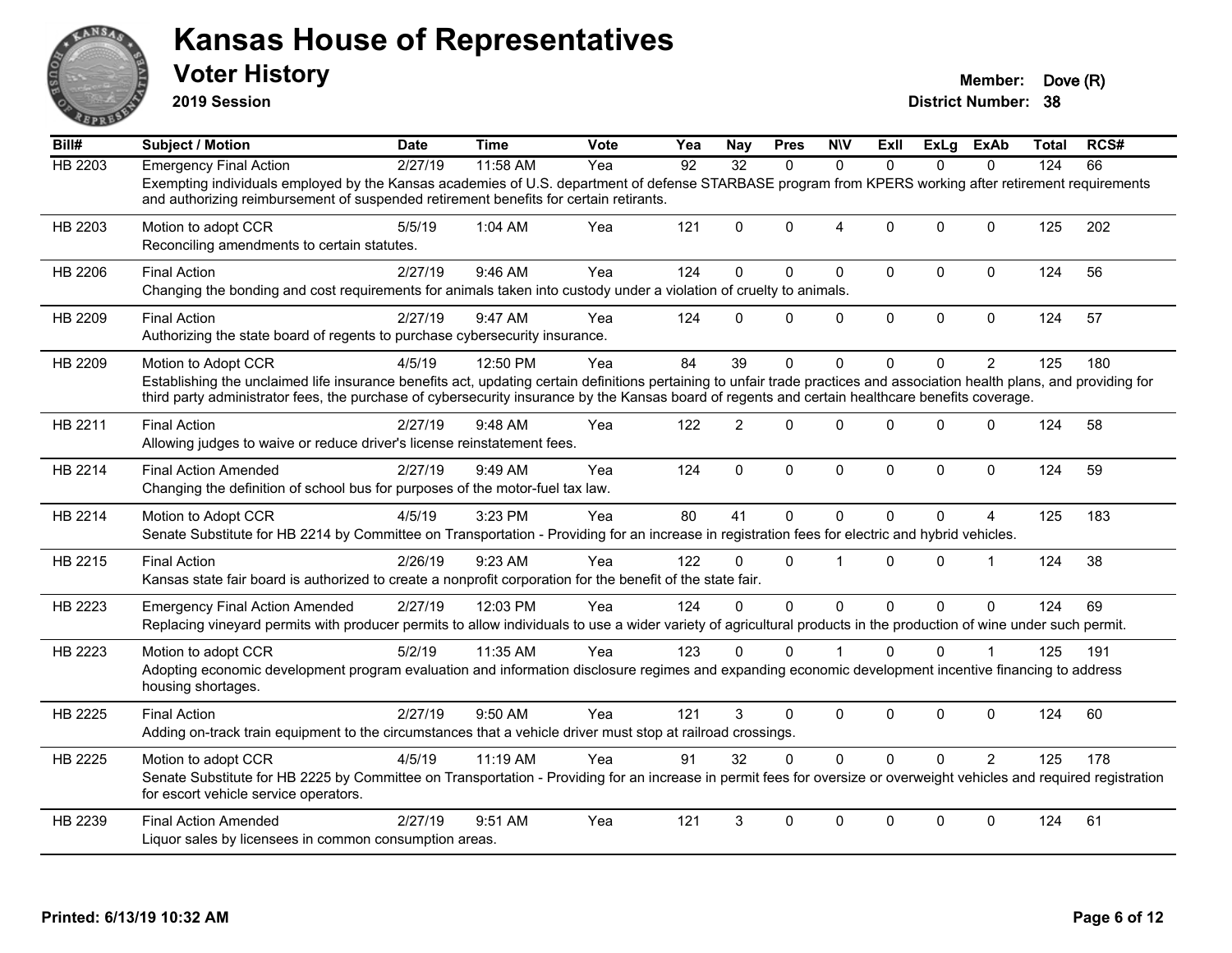

**2019 Session**

| Bill#   | <b>Subject / Motion</b>                                                                                                                                                                                                                                                                                                                               | <b>Date</b> | <b>Time</b> | <b>Vote</b> | Yea            | Nay            | <b>Pres</b>  | <b>N\V</b>     | <b>Exll</b>  | <b>ExLg</b> | <b>ExAb</b>    | <b>Total</b> | RCS# |
|---------|-------------------------------------------------------------------------------------------------------------------------------------------------------------------------------------------------------------------------------------------------------------------------------------------------------------------------------------------------------|-------------|-------------|-------------|----------------|----------------|--------------|----------------|--------------|-------------|----------------|--------------|------|
| HB 2243 | <b>Final Action Amended</b>                                                                                                                                                                                                                                                                                                                           | 2/27/19     | 9:52 AM     | Yea         | 118            | 6              | $\Omega$     | $\mathbf{0}$   | $\Omega$     | $\Omega$    | $\mathbf{0}$   | 124          | 62   |
|         | Exempting animal shelters from registration requirements as a charitable organization.                                                                                                                                                                                                                                                                |             |             |             |                |                |              |                |              |             |                |              |      |
| HB 2244 | <b>Final Action Amended</b>                                                                                                                                                                                                                                                                                                                           | 3/27/19     | 9:00 AM     | Yea         | 89             | 35             | $\mathbf{0}$ | $\mathbf{0}$   | $\mathbf{0}$ | $\Omega$    | $\mathbf{1}$   | 125          | 151  |
|         | Authorizing the use of cannabidiol treatment preparation to treat certain medical conditions.                                                                                                                                                                                                                                                         |             |             |             |                |                |              |                |              |             |                |              |      |
| HB 2246 | <b>Final Action</b>                                                                                                                                                                                                                                                                                                                                   | 2/27/19     | 9:15 AM     | Yea         | 121            | $\mathbf{1}$   | $\pmb{0}$    | $\mathbf{1}$   | $\mathbf 0$  | $\mathbf 0$ | $\mathbf{1}$   | 124          | 40   |
|         | Changing the requirements to begin production on distinctive license plates.                                                                                                                                                                                                                                                                          |             |             |             |                |                |              |                |              |             |                |              |      |
| HB 2246 | Mot to Concur in Conference                                                                                                                                                                                                                                                                                                                           | 4/5/19      | 3:47 PM     | Nay         | $\overline{7}$ | 114            | $\mathbf 0$  | $\mathbf 0$    | $\mathbf 0$  | $\mathbf 0$ | $\overline{4}$ | 125          | 185  |
|         | Changing the requirements to begin production on distinctive license plates and providing for the proud educator, alpha kappa alpha, knights of Columbus and current<br>and veteran members of the United States army, navy, marine corps, air force and coast guard license plates.                                                                  |             |             |             |                |                |              |                |              |             |                |              |      |
| HB 2248 | <b>Final Action</b>                                                                                                                                                                                                                                                                                                                                   | 2/27/19     | $9:54$ AM   | Yea         | 122            | $\overline{2}$ | $\Omega$     | $\mathbf 0$    | $\Omega$     | $\mathbf 0$ | $\mathbf{0}$   | 124          | 63   |
|         | Allowing all-terrain vehicles to cross federal or state highways.                                                                                                                                                                                                                                                                                     |             |             |             |                |                |              |                |              |             |                |              |      |
| HB 2248 | Motion to adopt CCR                                                                                                                                                                                                                                                                                                                                   | 5/5/19      | 1:20 AM     | Yea         | 110            | 11             | $\mathbf 0$  | 4              | $\Omega$     | $\Omega$    | $\mathbf 0$    | 125          | 203  |
|         | Delaying enforcement of the scrap metal theft reduction act, transferring responsibility for the scrap metal database to the Kansas bureau of investigation, reducing the                                                                                                                                                                             |             |             |             |                |                |              |                |              |             |                |              |      |
|         | registration fee for scrap metal dealers and changing scrap metal dealer obligations under the scrap metal theft reduction act; amending the definition of "consumer<br>transaction" and "supplier" in the Kansas consumer protection act.                                                                                                            |             |             |             |                |                |              |                |              |             |                |              |      |
|         |                                                                                                                                                                                                                                                                                                                                                       |             |             |             |                |                |              |                |              |             |                |              |      |
| HB 2274 | <b>Final Action Amended</b>                                                                                                                                                                                                                                                                                                                           | 3/26/19     | 11:28 AM    | Yea         | 85             | 39             | $\mathbf 0$  | $\Omega$       | 1            | $\Omega$    | $\mathbf 0$    | 125          | 114  |
|         | Requiring notification to patients that the effects of a medication abortion may be reversible.                                                                                                                                                                                                                                                       |             |             |             |                |                |              |                |              |             |                |              |      |
| HB 2279 | <b>Emergency Final Action Amended</b>                                                                                                                                                                                                                                                                                                                 | 2/27/19     | 12:07 PM    | Yea         | 124            | $\overline{0}$ | $\mathbf 0$  | $\mathbf 0$    | $\Omega$     | $\mathbf 0$ | $\mathbf{0}$   | 124          | 73   |
|         | Requiring law enforcement officers to provide information about timing of release from custody when an arrest is made following a domestic violence call.                                                                                                                                                                                             |             |             |             |                |                |              |                |              |             |                |              |      |
| HB 2281 | <b>Final Action</b>                                                                                                                                                                                                                                                                                                                                   | 2/27/19     | 9:55 AM     | Yea         | 102            | 22             | $\Omega$     | $\Omega$       | $\Omega$     | $\Omega$    | $\mathbf{0}$   | 124          | 64   |
|         | Providing that a court order modifying a criminal sentence only modifies the portion of the sentence referenced by the court and not remaining portions of the original                                                                                                                                                                               |             |             |             |                |                |              |                |              |             |                |              |      |
|         | sentence.                                                                                                                                                                                                                                                                                                                                             |             |             |             |                |                |              |                |              |             |                |              |      |
| HB 2290 | <b>Final Action Amended</b>                                                                                                                                                                                                                                                                                                                           | 2/27/19     | 9:56 AM     | Yea         | 124            | $\Omega$       | $\mathbf 0$  | $\Omega$       | $\Omega$     | $\Omega$    | $\mathbf{0}$   | 124          | 65   |
|         | Creating a crime victims compensation division within the attorney general's office.                                                                                                                                                                                                                                                                  |             |             |             |                |                |              |                |              |             |                |              |      |
| HB 2290 | Motion to adopt CCR                                                                                                                                                                                                                                                                                                                                   | 5/5/19      | 12:25 AM    | Yea         | 123            | $\Omega$       | $\Omega$     | $\overline{2}$ | $\Omega$     | $\Omega$    | $\Omega$       | 125          | 201  |
|         | Establishing the Kansas closed case task force; creating the Kansas criminal justice reform commission; concerning criminal history record checks for entities                                                                                                                                                                                        |             |             |             |                |                |              |                |              |             |                |              |      |
|         | providing care to children, the elderly or individuals with disabilities; creating a Kansas victim information and notification everyday (VINE) coordinator, a Kansas youth<br>suicide prevention coordinator, and a crime victims compensation division within the office of the attorney general; legislative review of exceptions to disclosure of |             |             |             |                |                |              |                |              |             |                |              |      |
|         | public records under the Kansas open records act; and changing tort claims fund obligations for claims involving alleged violations of the Kansas open meetings act                                                                                                                                                                                   |             |             |             |                |                |              |                |              |             |                |              |      |
|         | and open records act.                                                                                                                                                                                                                                                                                                                                 |             |             |             |                |                |              |                |              |             |                |              |      |
| HB 2307 | <b>Final Action Amended</b>                                                                                                                                                                                                                                                                                                                           | 3/26/19     | 11:32 AM    | Nay         | 91             | 33             | $\mathbf{0}$ | $\mathbf{0}$   | $\mathbf{1}$ | $\Omega$    | $\mathbf{0}$   | 125          | 115  |
|         | Establishing non-covered dental benefits under health insurance plans and limitations on plan changes.                                                                                                                                                                                                                                                |             |             |             |                |                |              |                |              |             |                |              |      |
| HB 2314 | <b>Final Action Amended</b>                                                                                                                                                                                                                                                                                                                           | 3/26/19     | 11:33 AM    | Yea         | 97             | 27             | $\mathbf{0}$ | $\mathbf{0}$   | 1            | $\Omega$    | $\mathbf{0}$   | 125          | 116  |
|         | Rehabilitation of abandoned property by cities.                                                                                                                                                                                                                                                                                                       |             |             |             |                |                |              |                |              |             |                |              |      |
|         |                                                                                                                                                                                                                                                                                                                                                       |             |             |             |                |                |              |                |              |             |                |              |      |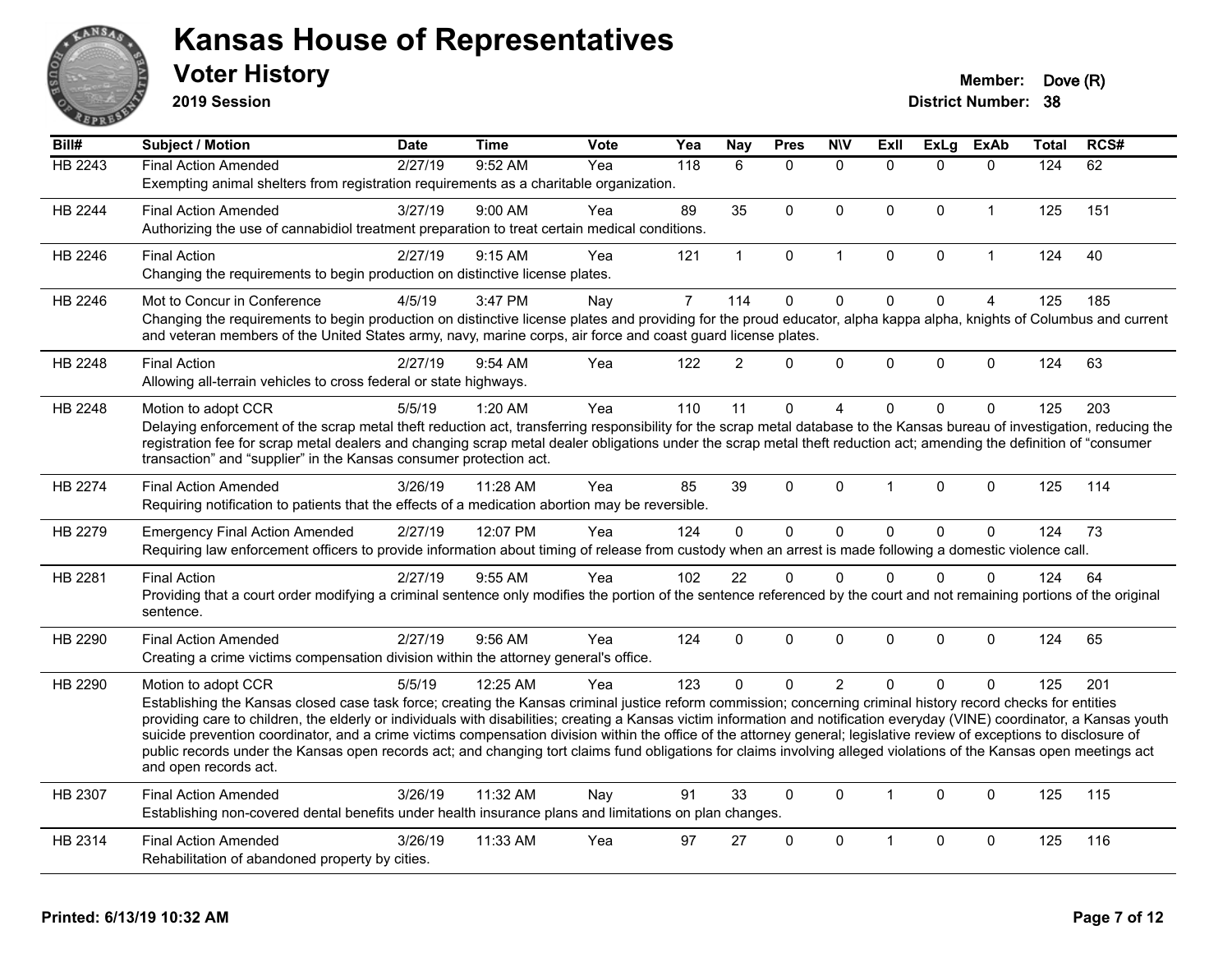

**2019 Session**

| Bill#           | Subject / Motion                                                                                                                                                       | <b>Date</b> | <b>Time</b> | <b>Vote</b> | Yea             | <b>Nay</b>      | <b>Pres</b>         | <b>NIV</b>     | <b>Exll</b>    | <b>ExLg</b>    | <b>ExAb</b>    | <b>Total</b> | RCS#           |
|-----------------|------------------------------------------------------------------------------------------------------------------------------------------------------------------------|-------------|-------------|-------------|-----------------|-----------------|---------------------|----------------|----------------|----------------|----------------|--------------|----------------|
| HB 2326         | <b>Final Action Amended</b>                                                                                                                                            | 3/27/19     | 9:02 AM     | Yea         | $\overline{83}$ | $\overline{41}$ | $\mathbf{0}$        | $\mathbf{0}$   | $\mathbf{0}$   | $\Omega$       |                | 125          | 152            |
|                 | Recognizing licenses to carry a concealed firearm issued by other jurisdictions.                                                                                       |             |             |             |                 |                 |                     |                |                |                |                |              |                |
| HB 2336         | <b>Emergency Final Action</b>                                                                                                                                          | 2/27/19     | 12:04 PM    | Yea         | 124             | $\Omega$        | $\Omega$            | $\mathbf{0}$   | $\Omega$       | $\Omega$       | $\mathbf 0$    | 124          | 70             |
|                 | Clarifying when offenders under supervision of the secretary of corrections are awarded jail credit.                                                                   |             |             |             |                 |                 |                     |                |                |                |                |              |                |
| HB 2346         | <b>Emergency Final Action Amended</b>                                                                                                                                  | 2/27/19     | 12:06 PM    | Yea         | 113             | 11              | $\mathsf{O}\xspace$ | $\pmb{0}$      | 0              | 0              | $\pmb{0}$      | 124          | 72             |
|                 | Relating to standards for school-administered vision screenings.                                                                                                       |             |             |             |                 |                 |                     |                |                |                |                |              |                |
| HB 2360         | <b>Emergency Final Action Amended</b>                                                                                                                                  | 2/27/19     | 12:05 PM    | Yea         | 124             | $\overline{0}$  | 0                   | $\mathbf 0$    | $\overline{0}$ | 0              | $\mathbf 0$    | 124          | 71             |
|                 | Concerning background checks of employees and volunteers that have unsupervised access to children, the elderly or individuals with disabilities.                      |             |             |             |                 |                 |                     |                |                |                |                |              |                |
| HB 2365         | <b>Final Action</b>                                                                                                                                                    | 2/26/19     | 9:24 AM     | Yea         | 122             | 0               | 0                   |                | $\Omega$       | $\Omega$       | $\mathbf{1}$   | 124          | 39             |
|                 | Providing for confidential communications of Kansas national guard members in peer support counseling sessions.                                                        |             |             |             |                 |                 |                     |                |                |                |                |              |                |
| HB 2365         | Mot to Concur in Conference                                                                                                                                            | 4/4/19      | 2:42 PM     | Yea         | 121             |                 | $\Omega$            | $\overline{2}$ | 0              | 0              | $\mathbf{1}$   | 125          | 167            |
|                 | Providing for confidential communications of Kansas national guard members in peer support counseling sessions.                                                        |             |             |             |                 |                 |                     |                |                |                |                |              |                |
| HB 2369         | <b>Final Action Amended</b>                                                                                                                                            | 3/27/19     | 9:03 AM     | Yea         | 114             | 10              | 0                   | $\mathbf{0}$   | 0              | 0              |                | 125          | 153            |
|                 | Authorizing the secretary of transportation to designate toll projects on new and existing highways and changing financing requirements for toll or turnpike projects. |             |             |             |                 |                 |                     |                |                |                |                |              |                |
| HB 2371         | <b>Final Action Amended</b>                                                                                                                                            | 3/27/19     | $9:04$ AM   | Yea         | 102             | 22              | $\Omega$            | $\Omega$       | $\Omega$       | $\Omega$       | $\overline{1}$ | 125          | 154            |
|                 | Providing for an increase in permit fees for oversize or overweight vehicles and requiring registration for escort vehicle service operators.                          |             |             |             |                 |                 |                     |                |                |                |                |              |                |
| HB 2372         | <b>Final Action Amended</b>                                                                                                                                            | 3/27/19     | 9:06 AM     | Nay         | 73              | 51              | 0                   | 0              | 0              | 0              | $\mathbf 1$    | 125          | 155            |
|                 | Providing for an increase in registration fees for electric and hybrid vehicles.                                                                                       |             |             |             |                 |                 |                     |                |                |                |                |              |                |
| HB 2389         | <b>Final Action Amended</b>                                                                                                                                            | 3/26/19     | 11:35 AM    | Yea         | 122             | $\overline{c}$  | 0                   | $\mathbf 0$    | $\mathbf{1}$   | 0              | $\mathbf 0$    | 125          | 117            |
|                 | Requiring electronic prescriptions for certain controlled substances.                                                                                                  |             |             |             |                 |                 |                     |                |                |                |                |              |                |
| HB 2396         | <b>Final Action Amended</b>                                                                                                                                            | 3/26/19     | 11:36 AM    | Nay         | 97              | 27              | $\mathbf 0$         | $\mathbf 0$    | $\mathbf{1}$   | $\overline{0}$ | $\mathbf 0$    | 125          | 118            |
|                 | Allowing use of certified drug abuse treatment programs for certain offenders convicted of unlawful cultivation or distribution of controlled substances.              |             |             |             |                 |                 |                     |                |                |                |                |              |                |
| HB 2402         | <b>Final Action Amended</b>                                                                                                                                            | 3/27/19     | $9:08$ AM   | Yea         | 106             | 18              | 0                   | $\mathbf 0$    | 0              | 0              | $\mathbf 1$    | 125          | 156            |
|                 | Authorizing certain business entities to hire physicians and chiropractors.                                                                                            |             |             |             |                 |                 |                     |                |                |                |                |              |                |
| <b>HCR 5015</b> | <b>EFA Amend and Debate</b>                                                                                                                                            | 5/29/19     | 11:33 AM    | Yea         | 116             | $\Omega$        | $\mathbf 0$         | $\mathbf 0$    | 0              | 0              | 9              | 125          | 204            |
|                 | Ratifying and providing for continuation of the May 9, 2019, state of disaster emergency declaration for certain Kansas counties.                                      |             |             |             |                 |                 |                     |                |                |                |                |              |                |
| HR 6004         | <b>Final Action Amended</b>                                                                                                                                            | 1/23/19     | 11:14 AM    | ExAb        | 104             | 15              | $\Omega$            | $\mathbf{0}$   | $\overline{2}$ | $\mathbf 0$    | $\overline{4}$ | 125          | $\overline{7}$ |
|                 | Permanent rules of the House of Representatives for the 2019-2020 biennium.                                                                                            |             |             |             |                 |                 |                     |                |                |                |                |              |                |
| HR 6018         | <b>Final Action</b>                                                                                                                                                    | 3/26/19     | 11:37 AM    | Yea         | 124             | 0               | $\Omega$            | $\mathbf 0$    | $\mathbf{1}$   | $\Omega$       | $\mathbf 0$    | 125          | 119            |
|                 | Requesting the federal government address water issues in the Arkansas River basis.                                                                                    |             |             |             |                 |                 |                     |                |                |                |                |              |                |
| SB <sub>9</sub> | <b>Final Action</b>                                                                                                                                                    | 2/22/19     | 11:13 AM    | Yea         | 117             | $\Omega$        | $\Omega$            | $\mathbf{0}$   | 3              | $\Omega$       | 5              | 125          | 36             |
|                 | Authorizing the transfer of \$115,000,000 from the state general fund to the Kansas public employees retirement fund during fiscal year 2019.                          |             |             |             |                 |                 |                     |                |                |                |                |              |                |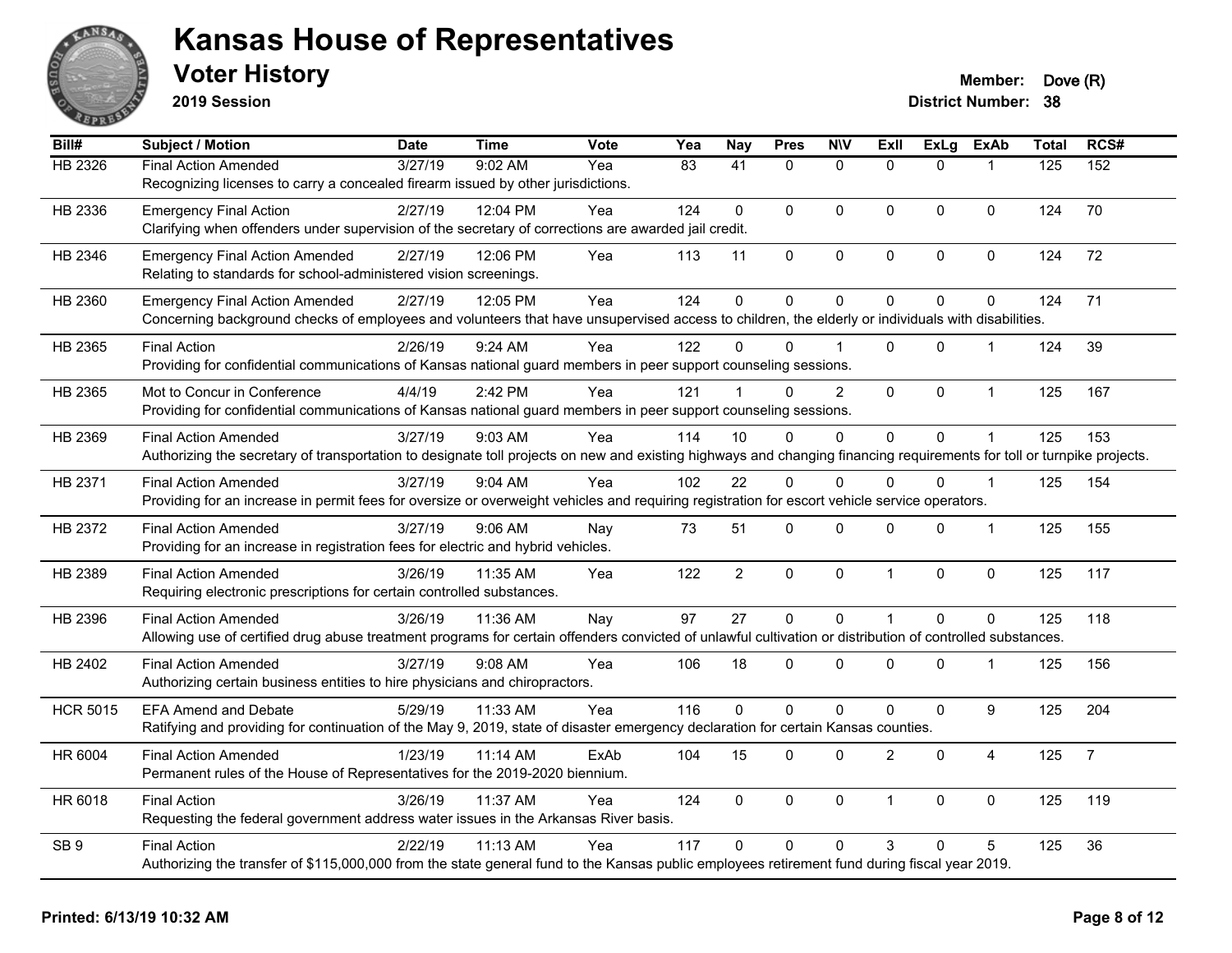

**2019 Session**

| Bill#        | <b>Subject / Motion</b>                                                                                                                                                                                                                                                                                                                                                                                                                                                                                                                                                                                                                                                                                                                                                                                                                                                                                                                                                                                                                                                                                                                                                                              | Date    | Time     | Vote | Yea              | <b>Nay</b> | <b>Pres</b>  | <b>N\V</b>   | ExII         | <b>ExLg</b> | <b>ExAb</b>    | <b>Total</b> | RCS# |
|--------------|------------------------------------------------------------------------------------------------------------------------------------------------------------------------------------------------------------------------------------------------------------------------------------------------------------------------------------------------------------------------------------------------------------------------------------------------------------------------------------------------------------------------------------------------------------------------------------------------------------------------------------------------------------------------------------------------------------------------------------------------------------------------------------------------------------------------------------------------------------------------------------------------------------------------------------------------------------------------------------------------------------------------------------------------------------------------------------------------------------------------------------------------------------------------------------------------------|---------|----------|------|------------------|------------|--------------|--------------|--------------|-------------|----------------|--------------|------|
| <b>SB 15</b> | <b>Final Action Amended</b>                                                                                                                                                                                                                                                                                                                                                                                                                                                                                                                                                                                                                                                                                                                                                                                                                                                                                                                                                                                                                                                                                                                                                                          | 3/26/19 | 11:39 AM | Yea  | $\overline{124}$ | $\Omega$   | $\Omega$     | $\Omega$     | -1           | $\Omega$    | $\Omega$       | 125          | 120  |
|              | Amending the definition of "service-connected" in the Kansas police and firemen's retirement system.                                                                                                                                                                                                                                                                                                                                                                                                                                                                                                                                                                                                                                                                                                                                                                                                                                                                                                                                                                                                                                                                                                 |         |          |      |                  |            |              |              |              |             |                |              |      |
| <b>SB 15</b> | Motion to adopt CCR                                                                                                                                                                                                                                                                                                                                                                                                                                                                                                                                                                                                                                                                                                                                                                                                                                                                                                                                                                                                                                                                                                                                                                                  | 4/4/19  | 2:45 PM  | Yea  | 122              |            | $\Omega$     |              | $\Omega$     | 0           |                | 125          | 168  |
|              | Amending public health provisions relating to behavioral sciences regulatory board professional licensure, naturopathic doctor scope of practice and adult care home<br>licensure and receivership.                                                                                                                                                                                                                                                                                                                                                                                                                                                                                                                                                                                                                                                                                                                                                                                                                                                                                                                                                                                                  |         |          |      |                  |            |              |              |              |             |                |              |      |
| <b>SB 16</b> | <b>Final Action Sub Bill</b>                                                                                                                                                                                                                                                                                                                                                                                                                                                                                                                                                                                                                                                                                                                                                                                                                                                                                                                                                                                                                                                                                                                                                                         | 3/26/19 | 11:57 AM | Nay  | 63               | 61         | 0            | $\mathbf 0$  | $\mathbf{1}$ | 0           | 0              | 125          | 121  |
|              | House Substitute for SB 16 by Committee on K-12 Education Budget - Making appropriations for the department of education for FY 2020 and FY 2021 in response to<br>litigation; increasing BASE aid for certain school years; and other amendments related to education.                                                                                                                                                                                                                                                                                                                                                                                                                                                                                                                                                                                                                                                                                                                                                                                                                                                                                                                              |         |          |      |                  |            |              |              |              |             |                |              |      |
| <b>SB 16</b> | Motion to adopt CCR                                                                                                                                                                                                                                                                                                                                                                                                                                                                                                                                                                                                                                                                                                                                                                                                                                                                                                                                                                                                                                                                                                                                                                                  | 4/4/19  | 3:43 PM  | Nay  | 76               | 47         | 0            |              | $\Omega$     | $\mathbf 0$ | $\mathbf{1}$   | 125          | 170  |
|              | House Substitute for SB 16 by Committee on K-12 Education Budget - Making appropriations for the department of education for FY 2020 and FY 2021 in response to<br>litigation; increasing BASE aid for certain school years; and other amendments related to education.                                                                                                                                                                                                                                                                                                                                                                                                                                                                                                                                                                                                                                                                                                                                                                                                                                                                                                                              |         |          |      |                  |            |              |              |              |             |                |              |      |
| <b>SB 17</b> | <b>Final Action</b>                                                                                                                                                                                                                                                                                                                                                                                                                                                                                                                                                                                                                                                                                                                                                                                                                                                                                                                                                                                                                                                                                                                                                                                  | 3/13/19 | 11:23 AM | Yea  | 101              | 22         | 0            | 0            | $\Omega$     | 0           | $\mathbf{1}$   | 124          | 85   |
|              | Requiring class M driver's licenses when operating a motorcycle registered under a temporary permit.                                                                                                                                                                                                                                                                                                                                                                                                                                                                                                                                                                                                                                                                                                                                                                                                                                                                                                                                                                                                                                                                                                 |         |          |      |                  |            |              |              |              |             |                |              |      |
| <b>SB 18</b> | <b>Final Action Amended</b>                                                                                                                                                                                                                                                                                                                                                                                                                                                                                                                                                                                                                                                                                                                                                                                                                                                                                                                                                                                                                                                                                                                                                                          | 3/26/19 | 11:59 AM | Yea  | 124              | 0          | 0            | $\mathbf 0$  | $\mathbf{1}$ | $\Omega$    | $\mathbf 0$    | 125          | 122  |
|              | Providing a process for the attorney general to enter into diversion agreements.                                                                                                                                                                                                                                                                                                                                                                                                                                                                                                                                                                                                                                                                                                                                                                                                                                                                                                                                                                                                                                                                                                                     |         |          |      |                  |            |              |              |              |             |                |              |      |
| <b>SB 18</b> | Motion to adopt CCR                                                                                                                                                                                                                                                                                                                                                                                                                                                                                                                                                                                                                                                                                                                                                                                                                                                                                                                                                                                                                                                                                                                                                                                  | 4/5/19  | 10:33 AM | Yea  | 123              | 0          | 0            | $\mathbf 0$  | $\Omega$     | 0           | $\overline{2}$ | 125          | 171  |
|              | Providing a process for the attorney general to enter into diversion agreements; authorizing certain entities to access a criminal defendant's presentence investigation<br>report; amending the crime of counterfeiting currency; clarifying the definition of comparable offense under the Kansas criminal code, the timing of claiming error on<br>appeal, and the grounds for a motion to correct an illegal sentence; allowing use of certified drug abuse treatment programs for certain offenders convicted of unlawful<br>cultivation or distribution of controlled substances; amending available sanctions for violation of condition of postrelease supervision; increasing criminal penalties for<br>abuse of a child and involuntary manslaughter when the victim is under 6 years of age and making a presumption of unfitness against any parent convicted of either<br>crime; exempting certain victims from being considered an aggressor or participant as a mitigating factor when considering a departure sentence; requiring law<br>enforcement officers to provide information about timing of release from custody when an arrest is made following a domestic violence call. |         |          |      |                  |            |              |              |              |             |                |              |      |
| <b>SB 20</b> | <b>Final Action Amended</b><br>Extending the judicial branch surcharge to fund the costs of non-judicial personnel.                                                                                                                                                                                                                                                                                                                                                                                                                                                                                                                                                                                                                                                                                                                                                                                                                                                                                                                                                                                                                                                                                  | 3/26/19 | 12:00 PM | Yea  | 118              | 6          | $\Omega$     | $\mathbf{0}$ |              | $\Omega$    | $\Omega$       | 125          | 123  |
| <b>SB 20</b> | Motion to adopt CCR                                                                                                                                                                                                                                                                                                                                                                                                                                                                                                                                                                                                                                                                                                                                                                                                                                                                                                                                                                                                                                                                                                                                                                                  | 4/4/19  | 2:49 PM  | Yea  | 120              | 3          | $\mathbf 0$  | $\mathbf{1}$ | $\mathbf 0$  | 0           | $\mathbf{1}$   | 125          | 169  |
|              | Extending the judicial branch surcharge to fund the costs of non-judicial personnel; extending recognition of tribal court judgments pursuant to supreme court rules.                                                                                                                                                                                                                                                                                                                                                                                                                                                                                                                                                                                                                                                                                                                                                                                                                                                                                                                                                                                                                                |         |          |      |                  |            |              |              |              |             |                |              |      |
| <b>SB 22</b> | <b>Final Action Amended</b>                                                                                                                                                                                                                                                                                                                                                                                                                                                                                                                                                                                                                                                                                                                                                                                                                                                                                                                                                                                                                                                                                                                                                                          | 3/8/19  | 8:46 AM  | Yea  | 76               | 43         | $\Omega$     | $\Omega$     |              |             |                | 124          | 79   |
|              | Kansas itemized deductions, election, providing for deferred foreign income, global intangible low-taxed income, business interest, capital contributions and FDIC<br>premiums income tax modifications; sales and compensating use tax, imposition of tax, nexus, remote sellers, marketplace facilitators, rate of tax on food and food<br>ingredients.                                                                                                                                                                                                                                                                                                                                                                                                                                                                                                                                                                                                                                                                                                                                                                                                                                            |         |          |      |                  |            |              |              |              |             |                |              |      |
| <b>SB 25</b> | <b>Final Action Sub Bill</b>                                                                                                                                                                                                                                                                                                                                                                                                                                                                                                                                                                                                                                                                                                                                                                                                                                                                                                                                                                                                                                                                                                                                                                         | 3/26/19 | 12:04 PM | Nay  | 99               | 25         | $\mathbf{0}$ | $\mathbf 0$  |              | $\Omega$    | $\Omega$       | 125          | 124  |
|              | House Substitute for SB 25 by Committee on Appropriations - Appropriations for FY 2019, FY 2020, FY 2021 and FY 2022 for various sate agencies.                                                                                                                                                                                                                                                                                                                                                                                                                                                                                                                                                                                                                                                                                                                                                                                                                                                                                                                                                                                                                                                      |         |          |      |                  |            |              |              |              |             |                |              |      |
| <b>SB 25</b> | Motion to Adopt CCR                                                                                                                                                                                                                                                                                                                                                                                                                                                                                                                                                                                                                                                                                                                                                                                                                                                                                                                                                                                                                                                                                                                                                                                  | 5/3/19  | 10:30 PM | Yea  | 42               | 81         | 0            |              | 0            | 0           |                | 125          | 194  |
|              | House Substitute for SB 25 by Committee on Appropriations - Appropriations for FY 2019, FY 2020, FY 2021 and FY 2022 for various sate agencies.                                                                                                                                                                                                                                                                                                                                                                                                                                                                                                                                                                                                                                                                                                                                                                                                                                                                                                                                                                                                                                                      |         |          |      |                  |            |              |              |              |             |                |              |      |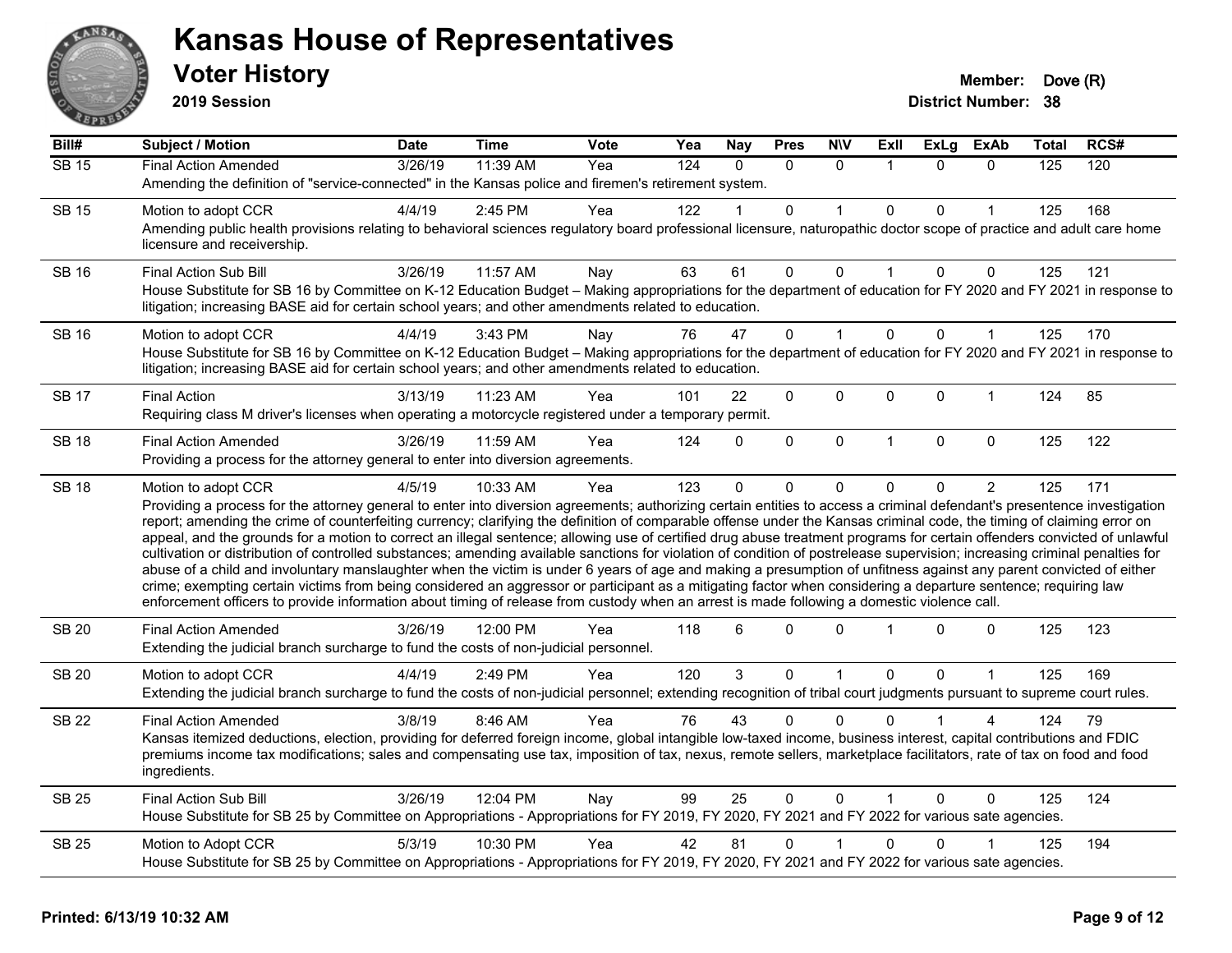

**2019 Session**

**Voter History Member: Dove (R)** 

| Bill#             | Subject / Motion                                                                                                                                                                                    | <b>Date</b> | <b>Time</b> | Vote | Yea | <b>Nay</b>      | <b>Pres</b>    | <b>NIV</b>     | <b>ExII</b>  | <b>ExLg</b>  | <b>ExAb</b>    | Total | RCS# |
|-------------------|-----------------------------------------------------------------------------------------------------------------------------------------------------------------------------------------------------|-------------|-------------|------|-----|-----------------|----------------|----------------|--------------|--------------|----------------|-------|------|
| $\overline{SB25}$ | Motion to adopt CCR                                                                                                                                                                                 | 5/4/19      | 8:50 PM     | Yea  | 79  | $\overline{45}$ | $\Omega$       | $\Omega$       | $\Omega$     | $\Omega$     |                | 125   | 195  |
|                   | House Substitute for SB 25 by Committee on Appropriations - Appropriations for FY 2019, FY 2020, FY 2021 and FY 2022 for various sate agencies.                                                     |             |             |      |     |                 |                |                |              |              |                |       |      |
| <b>SB 25</b>      | Consideration of Veto                                                                                                                                                                               | 5/29/19     | 1:35 PM     | Yea  | 86  | 30              | $\Omega$       | $\Omega$       | $\Omega$     | $\mathbf{0}$ | 9              | 125   | 206  |
|                   | House Substitute for SB 25 by Committee on Appropriations - Appropriations for FY 2019, FY 2020, FY 2021 and FY 2022 for various sate agencies.                                                     |             |             |      |     |                 |                |                |              |              |                |       |      |
| <b>SB 28</b>      | <b>Final Action Amended</b>                                                                                                                                                                         | 3/26/19     | 12:05 PM    | Yea  | 123 | $\mathbf 1$     | $\Omega$       | $\mathbf 0$    | 1            | $\Omega$     | $\mathbf 0$    | 125   | 125  |
|                   | Updating the expiration date of risk-based capital instructions.                                                                                                                                    |             |             |      |     |                 |                |                |              |              |                |       |      |
| <b>SB 28</b>      | Motion to adopt CCR                                                                                                                                                                                 | 5/5/19      | 12:16 AM    | Yea  | 87  | 36              | 0              | $\overline{2}$ | $\Omega$     | 0            | $\Omega$       | 125   | 199  |
|                   | Creating an affirmative defense to the crime of possession of a controlled substance for possession of certain medical treatments; amending podiatrist qualifications.                              |             |             |      |     |                 |                |                |              |              |                |       |      |
|                   |                                                                                                                                                                                                     |             |             |      |     |                 |                |                |              |              |                |       |      |
| <b>SB 39</b>      | <b>Final Action</b>                                                                                                                                                                                 | 3/13/19     | $11:24$ AM  | Yea  | 122 | 1               | $\Omega$       | $\mathbf 0$    | $\Omega$     | 0            | $\mathbf{1}$   | 124   | 86   |
|                   | Compensation for warranty services under the vehicle dealers and manufacturers licensing act.                                                                                                       |             |             |      |     |                 |                |                |              |              |                |       |      |
| <b>SB40</b>       | <b>Final Action</b>                                                                                                                                                                                 | 3/20/19     | 11:28 AM    | Yea  | 123 | 0               | $\mathbf 0$    | $\mathbf 0$    | $\Omega$     | 0            | $\overline{2}$ | 125   | 89   |
|                   | Removing expired warning provision for approach of an emergency vehicle traffic violation.                                                                                                          |             |             |      |     |                 |                |                |              |              |                |       |      |
| <b>SB 41</b>      | <b>Final Action</b>                                                                                                                                                                                 | 3/20/19     | 11:36 AM    | Nay  | 109 | 14              | $\mathbf{0}$   | $\mathbf{0}$   | $\Omega$     | $\Omega$     | $\overline{c}$ | 125   | 90   |
|                   | Clarifying that a violation of the statute requiring seat belt use is a traffic infraction.                                                                                                         |             |             |      |     |                 |                |                |              |              |                |       |      |
| <b>SB 53</b>      | <b>Final Action Amended</b>                                                                                                                                                                         | 3/26/19     | 12:07 PM    | Yea  | 88  | 36              | 0              | $\mathbf 0$    | $\mathbf{1}$ | 0            | 0              | 125   | 126  |
|                   | Designating the official red and white wine grapes of Kansas.                                                                                                                                       |             |             |      |     |                 |                |                |              |              |                |       |      |
|                   |                                                                                                                                                                                                     |             |             |      |     |                 |                |                |              |              |                |       |      |
| <b>SB 53</b>      | Motion to adopt CCR                                                                                                                                                                                 | 5/5/19      | 12:20 AM    | Yea  | 123 | $\mathbf 0$     | $\mathbf 0$    | $\overline{c}$ | $\mathbf 0$  | $\pmb{0}$    | $\pmb{0}$      | 125   | 200  |
|                   | Updating certain emergency medical services-related statutes.                                                                                                                                       |             |             |      |     |                 |                |                |              |              |                |       |      |
| <b>SB 59</b>      | <b>Final Action</b>                                                                                                                                                                                 | 3/20/19     | 11:38 AM    | Yea  | 115 | 8               | $\mathbf 0$    | $\mathbf 0$    | 0            | $\mathbf 0$  | $\overline{2}$ | 125   | 91   |
|                   | Eudora community library district act.                                                                                                                                                              |             |             |      |     |                 |                |                |              |              |                |       |      |
| SB 60             | <b>Final Action</b>                                                                                                                                                                                 | 3/26/19     | 12:08 PM    | Nay  | 107 | 17              | 0              | $\pmb{0}$      | $\mathbf{1}$ | 0            | $\mathbf 0$    | 125   | 127  |
|                   | Amending Kansas real estate commission licensing provisions for brokers and sales persons.                                                                                                          |             |             |      |     |                 |                |                |              |              |                |       |      |
| SB 63             | <b>Final Action Amended</b>                                                                                                                                                                         | 3/26/19     | 12:09 PM    | Yea  | 124 | 0               | $\mathbf 0$    | $\pmb{0}$      | $\mathbf{1}$ | 0            | $\pmb{0}$      | 125   | 128  |
|                   | Allowing cities to authorize the use of transportation network company signs in vehicles.                                                                                                           |             |             |      |     |                 |                |                |              |              |                |       |      |
|                   |                                                                                                                                                                                                     |             |             |      |     |                 |                |                |              |              |                |       |      |
| SB 63             | Motion to adopt CCR<br>Allowing lighting devices in transportation network company vehicles; regulating the operation of electric-assisted scooters; allowing for the installation of certain light | 4/5/19      | 3:31 PM     | Yea  | 101 | 20              | $\overline{0}$ | $\Omega$       | $\Omega$     | $\Omega$     | $\overline{4}$ | 125   | 184  |
|                   | screening material on windshields; allowing all-terrain and work-site utility vehicles to operate on a federal or state highway; requiring vehicles to stop for on-track train                      |             |             |      |     |                 |                |                |              |              |                |       |      |
|                   | equipment                                                                                                                                                                                           |             |             |      |     |                 |                |                |              |              |                |       |      |
| SB 66             | <b>Final Action Amended</b>                                                                                                                                                                         | 3/26/19     | 12:10 PM    | Yea  | 123 | 1               | $\Omega$       | $\mathbf 0$    | $\mathbf{1}$ | $\Omega$     | 0              | 125   | 129  |
|                   | Exempting certain domestic insurers from filing enterprise risk reports.                                                                                                                            |             |             |      |     |                 |                |                |              |              |                |       |      |
|                   |                                                                                                                                                                                                     |             |             |      |     |                 |                |                |              |              |                |       |      |
| SB 67             | <b>Final Action Amended</b>                                                                                                                                                                         | 3/26/19     | 12:11 PM    | Yea  | 124 | 0               | 0              | $\pmb{0}$      | 1            | 0            | 0              | 125   | 130  |
|                   | Requiring notification to patients that the effects of a medication abortion may be reversible.                                                                                                     |             |             |      |     |                 |                |                |              |              |                |       |      |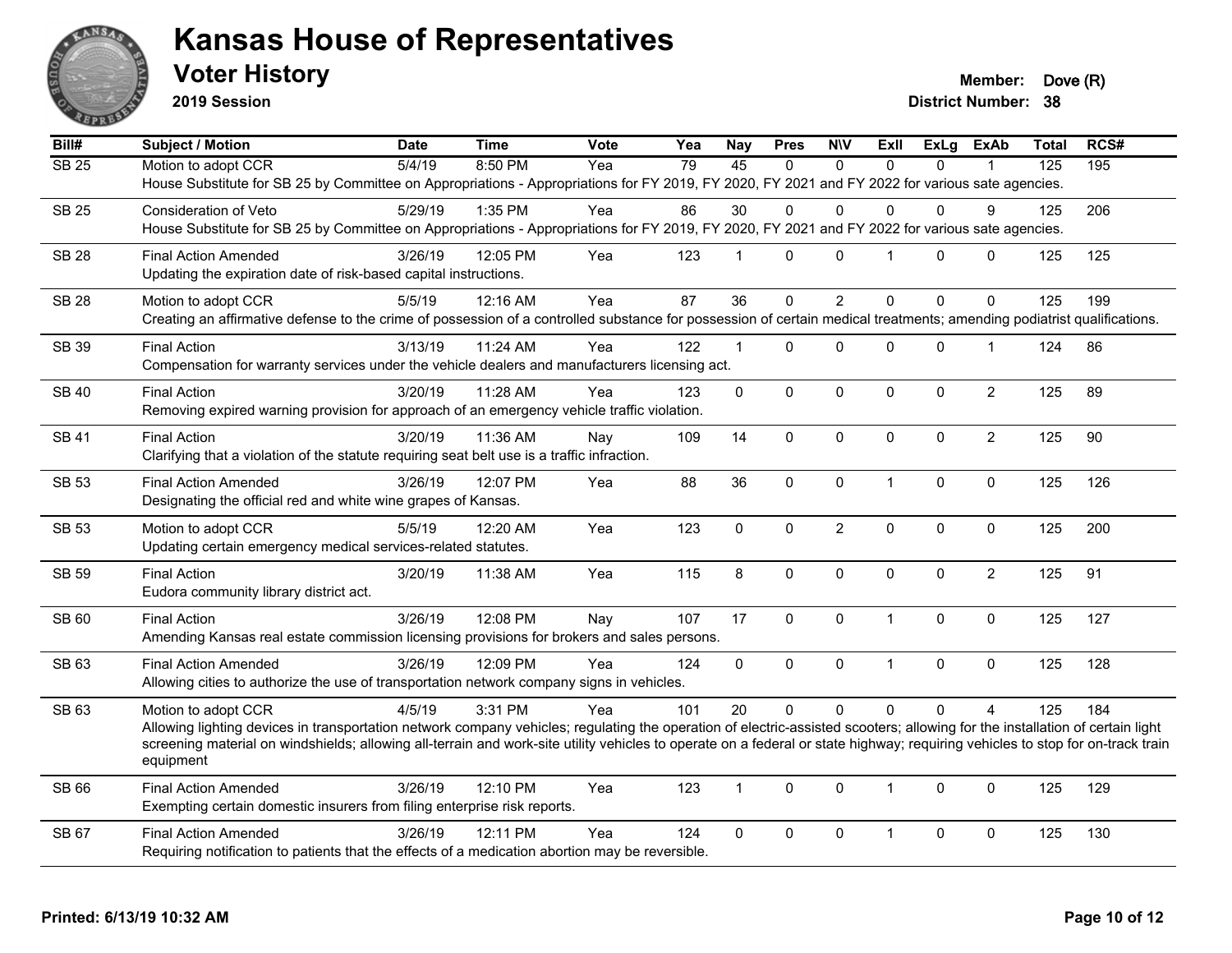

**2019 Session**

| Bill#        | <b>Subject / Motion</b>                                                                                                                                                   | <b>Date</b> | <b>Time</b> | <b>Vote</b> | Yea | <b>Nay</b>     | <b>Pres</b>  | <b>N\V</b>   | <b>Exll</b> | <b>ExLg</b> | <b>ExAb</b>    | <b>Total</b>     | RCS# |
|--------------|---------------------------------------------------------------------------------------------------------------------------------------------------------------------------|-------------|-------------|-------------|-----|----------------|--------------|--------------|-------------|-------------|----------------|------------------|------|
| <b>SB 67</b> | Motion to adopt CCR                                                                                                                                                       | 4/5/19      | 5:24 PM     | Yea         | 85  | 35             | $\Omega$     | $\mathbf{0}$ | $\Omega$    | $\Omega$    | 5              | $\overline{125}$ | 188  |
|              | Requiring notification to patients that the effects of a medication abortion may be reversible.                                                                           |             |             |             |     |                |              |              |             |             |                |                  |      |
| <b>SB 67</b> | Consideration of Veto                                                                                                                                                     | 5/1/19      | 1:02 PM     | Yea         | 82  | 43             | 0            | $\mathbf{0}$ | $\Omega$    | $\Omega$    | $\mathbf{0}$   | 125              | 190  |
|              | Requiring notification to patients that the effects of a medication abortion may be reversible.                                                                           |             |             |             |     |                |              |              |             |             |                |                  |      |
| SB 68        | <b>Final Action</b>                                                                                                                                                       | 3/26/19     | 12:13 PM    | Yea         | 112 | 12             | 0            | $\pmb{0}$    |             | 0           | $\mathbf 0$    | 125              | 131  |
|              | Prohibiting cities from requiring a valid contract franchise ordinance for the provision of wireless telecommunications services.                                         |             |             |             |     |                |              |              |             |             |                |                  |      |
| SB 69        | <b>Final Action Amended</b>                                                                                                                                               | 3/26/19     | 12:15 PM    | Yea         | 117 |                | $\Omega$     | $\Omega$     |             | $\Omega$    | $\Omega$       | 125              | 132  |
|              | Substitute for SB 69 by Committee on Utilities - Requiring an electric rate study of certain electric utilities.                                                          |             |             |             |     |                |              |              |             |             |                |                  |      |
| <b>SB 70</b> | <b>Final Action Amended</b>                                                                                                                                               | 3/27/19     | 9:09 AM     | Yea         | 119 | 5              | $\Omega$     | $\mathbf 0$  | $\mathbf 0$ | 0           | $\mathbf{1}$   | 125              | 157  |
|              | Allowing for temporary permits for the selling and serving of alcoholic liquor.                                                                                           |             |             |             |     |                |              |              |             |             |                |                  |      |
| <b>SB 70</b> | Motion to adopt CCR                                                                                                                                                       | 4/5/19      | 11:02 AM    | Yea         | 119 | $\overline{4}$ | 0            | $\mathbf 0$  | $\Omega$    | $\Omega$    | 2              | 125              | 173  |
|              | Alcoholic liquor amendments relating to temporary permits, delivery of alcoholic liquors to consumers, common consumption areas and producer permits.                     |             |             |             |     |                |              |              |             |             |                |                  |      |
| <b>SB 71</b> | <b>Final Action</b>                                                                                                                                                       | 3/26/19     | 12:16 PM    | Yea         | 123 |                | $\Omega$     | $\Omega$     |             | $\Omega$    | $\mathbf{0}$   | 125              | 133  |
|              | Eliminating the expiration of the postsecondary technical education authority and requiring a report to the legislature.                                                  |             |             |             |     |                |              |              |             |             |                |                  |      |
| <b>SB 77</b> | <b>Final Action Amended</b>                                                                                                                                               | 3/26/19     | 12:17 PM    | Yea         | 124 | $\Omega$       | $\Omega$     | 0            |             | $\Omega$    | $\mathbf{0}$   | 125              | 134  |
|              | Requiring the department for children and families to offer services to children with problem sexual behavior and to such child's family.                                 |             |             |             |     |                |              |              |             |             |                |                  |      |
| <b>SB78</b>  | <b>Final Action Amended</b>                                                                                                                                               | 3/26/19     | 12:18 PM    | Yea         | 123 |                | 0            | $\Omega$     |             | $\Omega$    | $\mathbf 0$    | 125              | 135  |
|              | Regulating assignment of rights or benefits to a residential contractor under a property and casualty insurance policy insuring residential real estate.                  |             |             |             |     |                |              |              |             |             |                |                  |      |
| <b>SB78</b>  | Motion to Adopt CCR                                                                                                                                                       | 4/5/19      | 10:50 AM    | Nay         | 100 | 23             | $\Omega$     | $\Omega$     | $\Omega$    | $\Omega$    | $\overline{2}$ | 125              | 172  |
|              | Regulating assignment of rights or benefits to a residential contractor under a property and casualty insurance policy insuring residential real estate; enacting housing |             |             |             |     |                |              |              |             |             |                |                  |      |
|              | protections for victims of domestic violence, sexual assault, human trafficking or stalking.                                                                              |             |             |             |     |                |              |              |             |             |                |                  |      |
| SB 82        | <b>Final Action</b>                                                                                                                                                       | 3/26/19     | 12:19 PM    | Yea         | 124 | $\Omega$       | 0            | $\mathbf 0$  | 1           | $\Omega$    | $\mathbf 0$    | 125              | 136  |
|              | Updating the state banking code.                                                                                                                                          |             |             |             |     |                |              |              |             |             |                |                  |      |
| SB 90        | <b>Final Action</b>                                                                                                                                                       | 3/26/19     | 12:20 PM    | Yea         | 122 | $\overline{2}$ | $\mathbf{0}$ | $\mathbf 0$  |             | $\Omega$    | $\mathbf 0$    | 125              | 137  |
|              | Extending the tax credit under the center for entrepreneurship act to financial institutions and increasing the annual tax credit limit for all contributors.             |             |             |             |     |                |              |              |             |             |                |                  |      |
| <b>SB 94</b> | <b>Final Action</b>                                                                                                                                                       | 3/26/19     | 12:22 PM    | Yea         | 120 | 4              | $\mathbf{0}$ | 0            |             | $\Omega$    | $\mathbf 0$    | 125              | 138  |
|              | Establishing a minimum course duration for motor vehicle accident prevention courses.                                                                                     |             |             |             |     |                |              |              |             |             |                |                  |      |
| <b>SB 97</b> | <b>Final Action</b>                                                                                                                                                       | 3/26/19     | 12:23 PM    | Yea         | 124 | $\mathbf{0}$   | $\Omega$     | $\mathbf{0}$ | $\mathbf 1$ | $\Omega$    | $\mathbf{0}$   | 125              | 139  |
|              | Division of vehicles registering fleet vehicles.                                                                                                                          |             |             |             |     |                |              |              |             |             |                |                  |      |
| SB 105       | <b>Final Action</b>                                                                                                                                                       | 3/25/19     | 10:33 AM    | Yea         | 124 | $\Omega$       | $\Omega$     | $\mathbf{0}$ | 1           | $\Omega$    | $\mathbf{0}$   | 125              | 103  |
|              | Elections; cities; date for taking office.                                                                                                                                |             |             |             |     |                |              |              |             |             |                |                  |      |